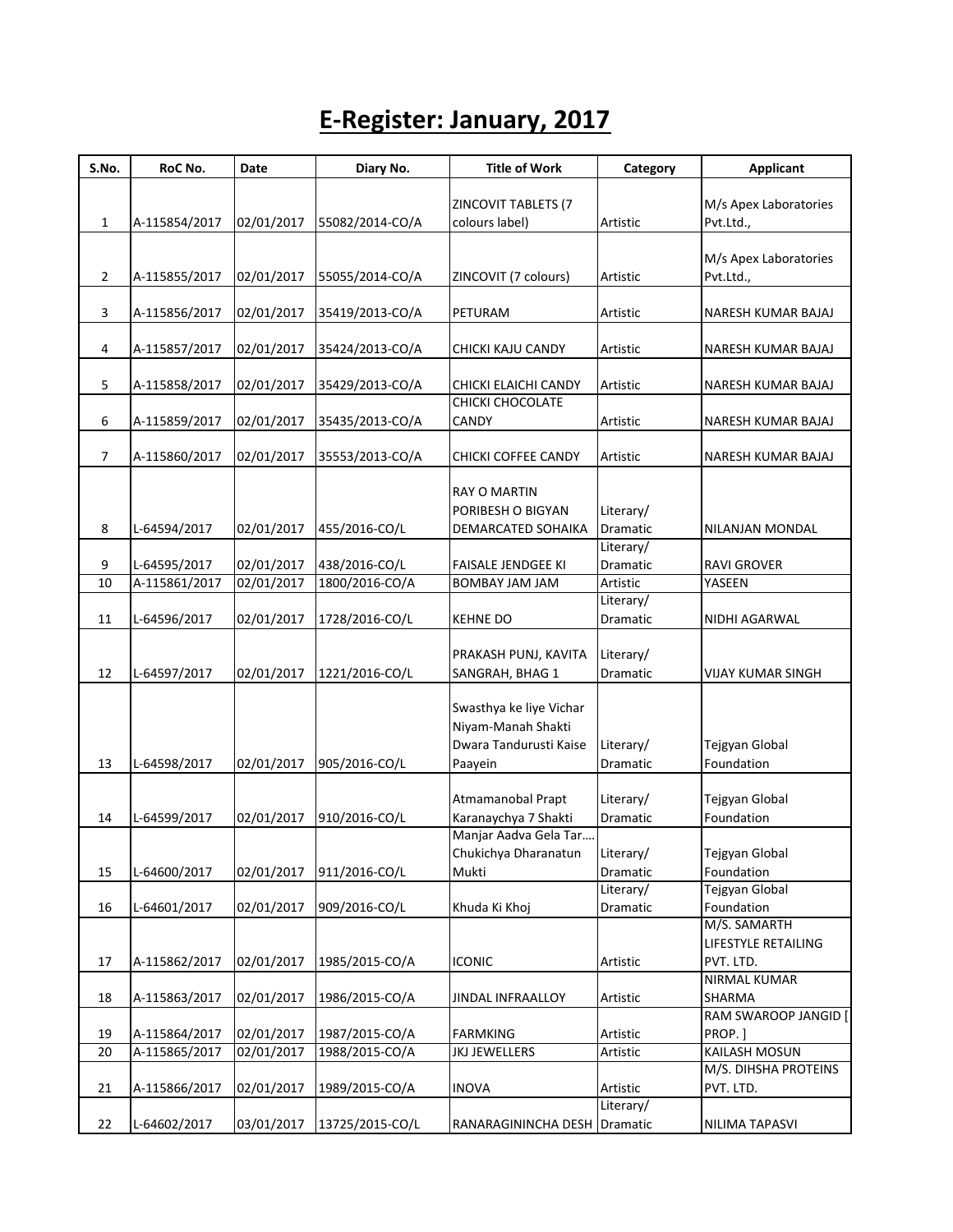| S.No. | RoC No.       | Date       | Diary No.       | <b>Title of Work</b>                | Category                      | <b>Applicant</b>       |
|-------|---------------|------------|-----------------|-------------------------------------|-------------------------------|------------------------|
| 23    | A-115867/2017 | 03/01/2017 | 783/2016-CO/A   | <b>SAREE SWARG</b>                  | Artistic                      | MR. DEEPAK JAIN        |
| 24    | A-115868/2017 | 03/01/2017 | 786/2016-CO/A   | <b>RAJORI</b>                       | Artistic                      | MR. DEEPAK JAIN        |
|       |               |            |                 | <b>SANE DRIVING</b>                 | Literary/                     |                        |
| 25    | L-64603/2017  | 03/01/2017 | 826/2016-CO/L   | RESPONSIBILITY                      | Dramatic                      | <b>ANIL AMAR</b>       |
|       |               |            |                 |                                     |                               |                        |
|       |               |            |                 | PROCEEDINGS OF 2ND                  |                               |                        |
|       |               |            |                 | INTERNATIONAL                       |                               |                        |
|       |               |            |                 | <b>CONFERENCE ON</b>                |                               |                        |
|       |               |            |                 | ROLLING AND FINISHING               |                               |                        |
|       |               |            |                 | TECHNOLOGY, 2015                    | Literary/                     | M/S. STEEL AUTHORITY   |
| 26    | L-64604/2017  | 03/01/2017 | 812/2016-CO/L   | <b>RAFTS 2015</b>                   | Dramatic                      | OF INDIA LTD.          |
|       |               |            |                 |                                     | Literary/                     | MR. SHRIRANG KISANLAL  |
| 27    |               |            |                 |                                     |                               |                        |
|       | L-64605/2017  | 03/01/2017 | 7326/2015-CO/L  | Mr. Bidi (Book)                     | Dramatic                      | SARDA                  |
|       |               |            |                 |                                     | Literary/                     |                        |
| 28    | L-64606/2017  | 03/01/2017 | 13207/2015-CO/L | <b>Computer Ticks</b>               | Dramatic                      | <b>VIKAS KUMAR</b>     |
|       |               |            |                 |                                     |                               |                        |
|       |               |            |                 | Omni 3D HD                          | Computer                      |                        |
| 29    | SW-8975/2017  | 03/01/2017 | 7874/2015-CO/SW | Visualization Software              | Software                      | Sudhir Prem Srivastava |
|       |               |            |                 | Fake Saadhu My Ideal                | Literary/                     | Aarti Sandusheth       |
| 30    | L-64607/2017  | 03/01/2017 | 958/2015-CO/L   | My Guru                             | Dramatic                      | Kayasth                |
|       |               |            |                 | Fake Saadhu My Ideal                | Literary/                     | Mahesh Sandusheth      |
| 31    | L-64607/2017  | 03/01/2017 | 958/2015-CO/L   | My Guru                             | Dramatic                      | Kayasth                |
|       |               |            |                 |                                     |                               |                        |
|       |               |            |                 | "LaCoste Group of                   |                               |                        |
|       |               |            |                 | Construction - Your                 |                               | <b>PRANAY SURESH</b>   |
| 32    | A-115869/2017 | 03/01/2017 | 55103/2014-CO/A | Trust is our brand" (logo) Artistic |                               | <b>KAPADIA</b>         |
|       |               |            |                 | SURI UDYOG NO.-1                    |                               |                        |
| 33    | A-115870/2017 | 03/01/2017 | 194/2017-CO/A   | [LABEL]                             | Artistic                      | M/S. SURI UDYOG        |
| 34    | A-115871/2017 | 03/01/2017 | 24/2016-CO/A    | <b>SHAKTI RUBBER</b>                | Artistic                      | <b>ARUN GUPTA</b>      |
| 35    | A-115871/2017 | 03/01/2017 | 24/2016-CO/A    | <b>SHAKTI RUBBER</b>                | Artistic                      | <b>AJAY GUPTA</b>      |
|       |               |            |                 |                                     |                               |                        |
|       |               |            |                 | Dil mera dil tu hi meri             |                               |                        |
| 36    | SR-11829/2017 | 03/01/2017 | 789/2016-CO/SR  | manjilo ka sahara                   | Sound Recording giriraj singh |                        |
|       |               |            |                 | Mothyansathi                        | Literary/                     | Tejgyan Global         |
| 37    |               |            | 903/2016-CO/L   | Garbhasanskar                       | Dramatic                      | Foundation             |
|       | L-64608/2017  | 03/01/2017 |                 | Sun of Buddha ya                    |                               |                        |
|       |               |            |                 |                                     |                               |                        |
|       |               |            |                 | kathetun jaanaa                     |                               |                        |
|       |               |            |                 | -Mulancha Vikas Kasa                | Literary/                     | Tejgyan Global         |
| 38    | L-64609/2017  | 03/01/2017 | 913/2016-CO/L   | Karava                              | Dramatic                      | Foundation             |
|       |               |            |                 |                                     | Literary/                     |                        |
| 39    | L-64610/2017  | 03/01/2017 | 4068/2015-CO/L  | <b>BAATEIN ANKAHI</b>               | Dramatic                      | RAVIKANT CHAUBEY       |
|       |               |            |                 |                                     | Literary/                     |                        |
| 40    | L-64611/2017  | 03/01/2017 | 1634/2016-CO/L  | <b>CONSTRO CARDS</b>                | Dramatic                      | Suhas Satish Bhise     |
|       |               |            |                 |                                     |                               | <b>SUNIL PRABHAKAR</b> |
|       |               |            |                 |                                     |                               | JAWALE, PROPRIETOR     |
|       |               |            |                 |                                     |                               | OF SHIVAM              |
| 41    | A-115872/2017 | 04/01/2017 | 50466/2014-CO/A | Dinku the donkey                    | Artistic                      | MULTIMEDIA             |
|       |               |            |                 |                                     |                               |                        |
|       |               |            |                 |                                     |                               |                        |
|       |               |            |                 |                                     |                               | MR.SUNIL PRABHAKAR     |
|       |               |            |                 |                                     |                               | JAWALE, PROPRIETOR OF  |
| 42    | A-115873/2017 | 04/01/2017 | 50645/2014-CO/A | <b>MAYALLI THE CAT</b>              | Artistic                      | SHIVAM MULTIMEDIA      |
|       |               |            |                 |                                     |                               |                        |
|       |               |            |                 |                                     |                               |                        |
|       |               |            |                 |                                     |                               | MR.SUNIL PRABHAKAR     |
|       |               |            |                 | KHARGOSH SINGH THE                  |                               | JAWALE, PROPRIETOR OF  |
| 43    | A-115874/2017 | 04/01/2017 | 50647/2014-CO/A | <b>RABBIT</b>                       | Artistic                      | SHIVAM MULTIMEDIA      |
|       |               |            |                 |                                     |                               |                        |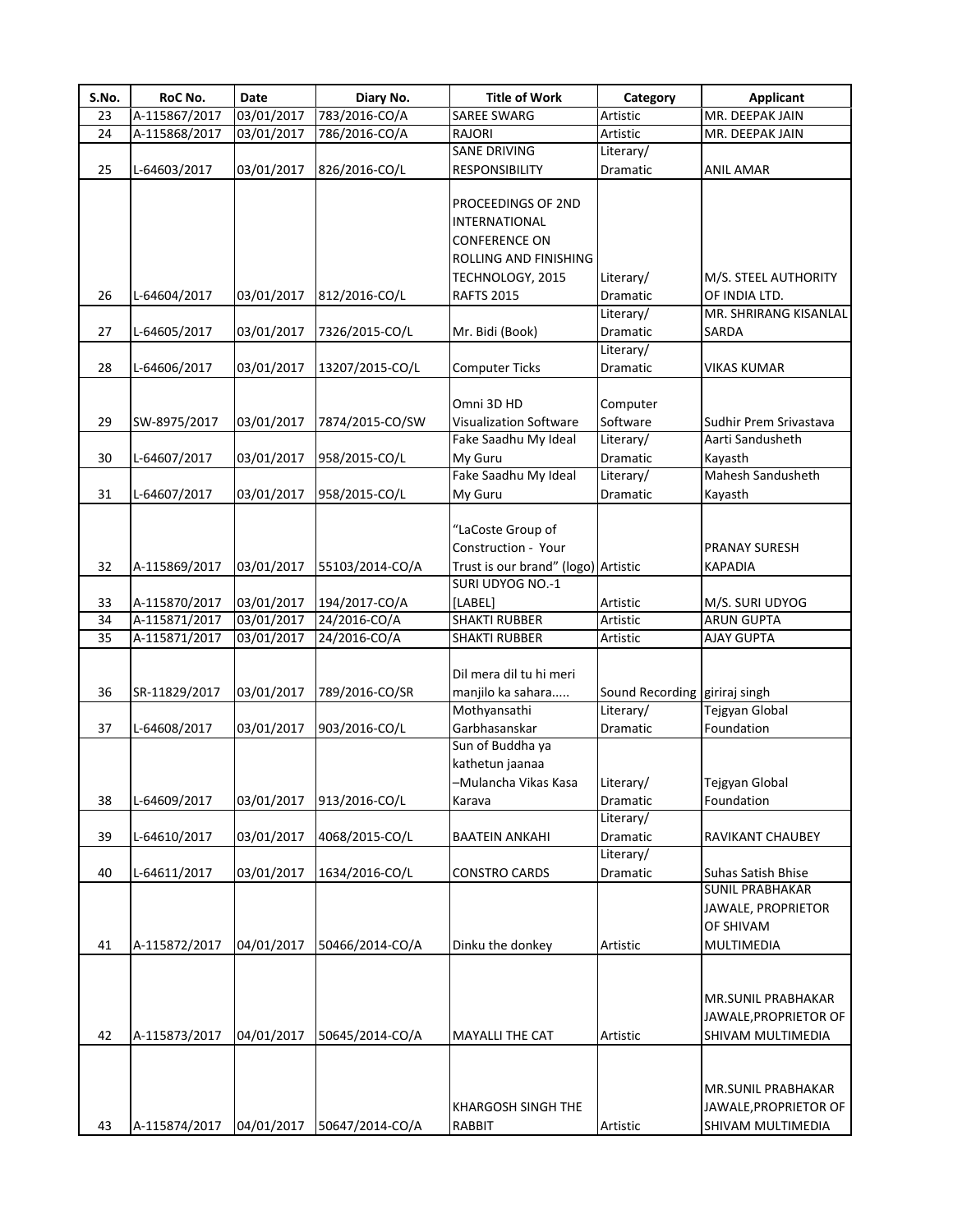| S.No. | RoC No.       | Date       | Diary No.                | <b>Title of Work</b>                                               | Category              | <b>Applicant</b>                                                                 |
|-------|---------------|------------|--------------------------|--------------------------------------------------------------------|-----------------------|----------------------------------------------------------------------------------|
|       |               |            |                          |                                                                    |                       |                                                                                  |
| 44    | A-115875/2017 | 04/01/2017 | 50634/2014-CO/A          | <b>HATHORAM THE</b><br><b>ELEPHANT</b>                             | Artistic              | MR.SUNIL PRABHAKAR<br>JAWALE PROPRIETOR OF<br>SHIVAM MULTIMEDIA                  |
|       |               |            |                          |                                                                    |                       |                                                                                  |
| 45    | A-115876/2017 | 04/01/2017 | 50586/2014-CO/A          | <b>MANU THE MONKEY</b>                                             | Artistic              | <b>SUNIL PRABHAKAR</b><br>JAWALE PROPRIETOR OF<br>SHIVAM MULTIMEDIA              |
|       |               |            |                          |                                                                    |                       | RAJESH RAWAT<br>PROPRIETOR OF M/S                                                |
| 46    | A-115877/2017 | 04/01/2017 | 1685/2015-CO/A           | PARAMPARA                                                          | Artistic              | RUKMANI ENTERPRISES                                                              |
| 47    | A-115878/2017 | 04/01/2017 | 2052/2016-CO/A           | SHREE SAI JEWELS                                                   | Artistic              | PARAGBHAI<br>MAHENDRABHAI<br><b>BHADRA</b>                                       |
| 48    | L-64612/2017  | 04/01/2017 | 49/2016-CO/L             | <b>SHAKTI YOG</b>                                                  | Literary/<br>Dramatic | YUG CHETNA PURUSH<br>PARAMSHANS YOGIRAJ<br>SHRI SHAKTIPUTRA JI<br><b>MAHARAJ</b> |
|       |               |            |                          | <b>VIRTUAL REALTY TRADE</b>                                        | Literary/             | SANDEEP JAYARAM                                                                  |
| 49    | L-64613/2017  | 04/01/2017 | 1612/2016-CO/L           | <b>EXCHANGE</b>                                                    | Dramatic              | POOVADAN                                                                         |
|       |               |            |                          |                                                                    | Literary/             |                                                                                  |
| 50    | L-64614/2017  | 05/01/2017 | 676/2016-CO/L            | <b>Final Year</b>                                                  | Dramatic              | vijay chavda                                                                     |
|       |               |            |                          |                                                                    | Literary/             | MR.PRAMOD BABAJI                                                                 |
| 51    | L-64615/2017  | 05/01/2017 | 1331/2016-CO/L           | <b>Sweet Dreams</b>                                                | Dramatic              | <b>WARANG</b>                                                                    |
| 52    | L-64616/2017  | 05/01/2017 | 1841/2016-CO/L           | Smart Clean                                                        | Literary/<br>Dramatic | Kartik Shah                                                                      |
| 53    | L-64616/2017  | 05/01/2017 | 1841/2016-CO/L           | Smart Clean                                                        | Literary/<br>Dramatic | <b>Bhavin Sampat Mehta</b>                                                       |
| 54    | A-115879/2017 | 05/01/2017 | 670/2016-CO/A            | <b>TAZEEN</b>                                                      | Artistic              | ANSARI ADNAN                                                                     |
|       |               |            |                          |                                                                    |                       | Acharya Yoganand alias                                                           |
| 55    | L-64617/2017  | 05/01/2017 | 480/2016-CO/L            | Gurupadesh                                                         | Literary/<br>Dramatic | Dr. Karandikar Shrikant<br>Vishvanath                                            |
|       |               |            |                          |                                                                    | Literary/             |                                                                                  |
| 56    | L-64618/2017  |            | 05/01/2017 409/2016-CO/L | Mata Ka Bhajan                                                     | Dramatic              | Sukesh Khanna                                                                    |
|       |               |            |                          | Shetkari 'The nation                                               | Literary/             |                                                                                  |
| 57    | L-64619/2017  | 05/01/2017 | 1249/2016-CO/L           | builder'                                                           | Dramatic              | Makrand J Bhombe                                                                 |
| 58    | A-115880/2017 | 05/01/2017 | 9278/2015-CO/A           | India Medical Expo 2016                                            | Artistic              | Federation of Indian<br><b>Chambers of Commerce</b><br>& Industry (FICCI)        |
| 59    | A-115881/2017 | 06/01/2017 | 1899/2016-CO/A           | <b>BHOOMI</b>                                                      | Artistic              | M/S GAJRA DEVELOPERS<br>LTD.                                                     |
|       |               |            |                          |                                                                    |                       |                                                                                  |
| 60    | A-115882/2017 | 06/01/2017 | 1901/2016-CO/A           | <b>KUBIK</b>                                                       | Artistic              | M/S K LINE SOLUTIONS                                                             |
| 61    | A-115883/2017 | 06/01/2017 | 1898/2016-CO/A           | AVIK                                                               | Artistic              | <b>JINESH SHAH</b>                                                               |
| 62    | A-115884/2017 | 06/01/2017 | 1897/2016-CO/A           | <b>VIRAL</b>                                                       | Artistic              | <b>VIRAL INDUSTRIES</b>                                                          |
| 63    | A-115885/2017 | 06/01/2017 | 1900/2016-CO/A           | <b>VEEANA BRAND SYMBOL</b><br>OF QUALITY VEEANA<br>PERFUMERY WORKS | Artistic              | <b>VEENA PERFUMERY</b><br><b>WORKS</b>                                           |
|       |               |            |                          | <b>DOUBLE CHOKA 44</b>                                             |                       |                                                                                  |
| 64    | A-115886/2017 | 06/01/2017 | 2194/2016-CO/A           | <b>DEVICE</b>                                                      | Artistic              | SHIV PRASAD DAYMA                                                                |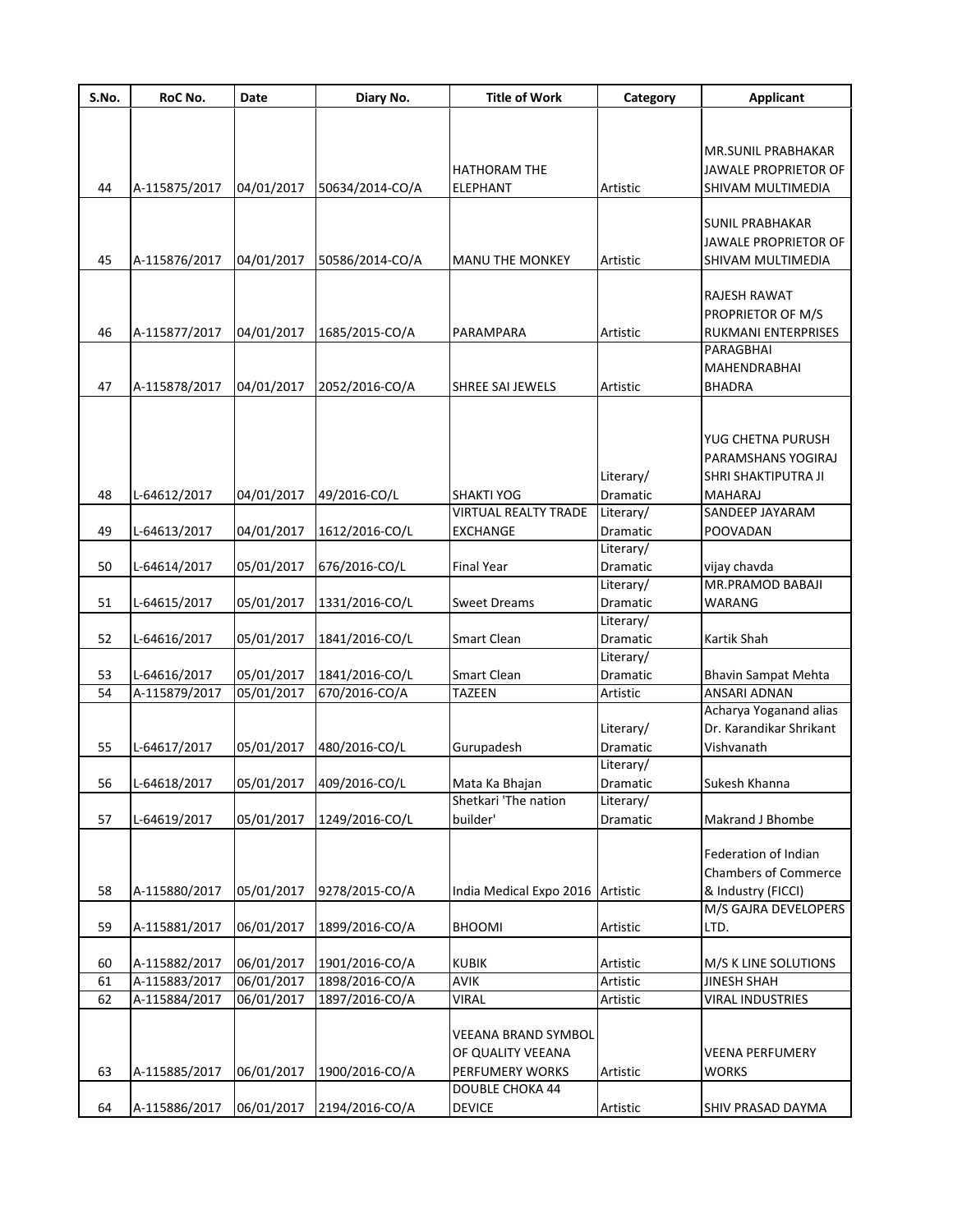| S.No. | RoC No.       | Date       | Diary No.       | <b>Title of Work</b>           | Category  | <b>Applicant</b>          |
|-------|---------------|------------|-----------------|--------------------------------|-----------|---------------------------|
|       |               |            |                 | KAMAL WITH DEVICE OF           |           | <b>PRAVEEN KUMAR</b>      |
| 65    | A-115887/2017 | 06/01/2017 | 2193/2016-CO/A  | LOTUS                          | Artistic  | <b>RATHORE</b>            |
|       |               |            |                 | <b>AUSHADH KAYDE</b>           | Literary/ |                           |
| 66    | L-64620/2017  | 06/01/2017 | 1922/2016-CO/L  | MARGDARSHAK                    | Dramatic  | VIVEK D. CHAUDHARI        |
| 67    | A-115888/2017 | 06/01/2017 | 1952/2016-CO/A  | YUG GURU LABEL                 | Artistic  | M/S. S.V. CHEMICALS       |
| 68    | A-115889/2017 | 06/01/2017 | 1956/2016-CO/A  | LIZA LABEL                     | Artistic  | <b>BALAJI MARKETING</b>   |
|       |               |            |                 |                                |           |                           |
| 69    | A-115890/2017 | 06/01/2017 | 1957/2016-CO/A  | <b>KYARI LABEL</b>             | Artistic  | M/S TULSHI INDUSTRIES     |
|       |               |            |                 |                                |           | M/S BHARAT AGRO           |
| 70    | A-115891/2017 | 06/01/2017 | 1959/2016-CO/A  | <b>RED KING LABEL</b>          | Artistic  | <b>INDUSTRIES</b>         |
|       |               |            |                 |                                |           | <b>JAYPRAKASH &amp;</b>   |
| 71    | A-115892/2017 | 06/01/2017 | 1962/2016-CO/A  | PRANAM LABEL                   | Artistic  | <b>COMPANY</b>            |
|       |               |            |                 |                                |           | M/S GANESH TRADING        |
| 72    | A-115893/2017 | 06/01/2017 | 1963/2016-CO/A  | DATA LABEL                     | Artistic  | CO.                       |
|       |               |            |                 |                                |           | <b>CVG SECURITY</b>       |
| 73    | A-115894/2017 | 06/01/2017 | 1964/2016-CO/A  | CVG LABEL WITH LOGO            | Artistic  | SOLUTIONS PVT. LTD.       |
|       |               |            |                 |                                |           | OPTIMMUS MEDIA            |
|       |               |            |                 |                                |           |                           |
|       |               |            |                 |                                |           | <b>NETWORK INDIA</b>      |
| 74    | A-115895/2017 | 10/01/2017 | 2057/2016-CO/A  | <b>SPIN TV</b>                 | Artistic  | LIMITED                   |
| 75    | A-115896/2017 | 10/01/2017 | 1790/2016-CO/A  | CARGO                          | Artistic  | JITENDRA J. KAMRA         |
|       |               |            |                 |                                |           |                           |
| 76    | A-115897/2017 | 10/01/2017 | 2176/2016-CO/A  | NEW KASHMIRI CHUNA             | Artistic  | MANOJ RAKHOLYA            |
|       |               |            |                 | <b>MADHUR YOGITO</b>           |           |                           |
| 77    | A-115898/2017 | 10/01/2017 | 2177/2016-CO/A  | ORANGE                         | Artistic  | MAHENDRA GULWANI          |
|       |               |            |                 | <b>MADHUR YOGITO</b>           |           |                           |
| 78    | A-115899/2017 | 10/01/2017 | 2178/2016-CO/A  | <b>MANGO</b>                   | Artistic  | MAHENDRA GULWALI          |
|       |               |            |                 |                                |           | <b>MANOHAR</b>            |
|       |               |            |                 |                                |           | RADHAKISHAN               |
| 79    | A-115900/2017 | 10/01/2017 | 2179/2016-CO/A  | NIXON S SHREEFAL               | Artistic  | HUKMANI                   |
|       |               |            |                 | <b>KAMCO ECLAIRS</b>           |           | M/S KAMCO CHEW            |
| 80    | A-115901/2017 | 10/01/2017 | 2180/2016-CO/A  | SMOOTH AND SOFT                | Artistic  | FOODS PVT. LTD            |
|       |               |            |                 | AMAZING ASHRAFI                | Literary/ |                           |
| 81    | L-64621/2017  | 10/01/2017 | 2181/2016-CO/L  | CALENDAR                       | Dramatic  | MOIN ASHRAF KHAN          |
|       |               |            |                 |                                |           |                           |
|       |               |            |                 | KARTIK KITCHENWARE             |           | ASHOKBHAI BALJIBHAI       |
| 82    | A-115902/2017 | 10/01/2017 | 1950/2016-CO/A  | <b>WITH KK</b>                 | Artistic  | SORATHIYA                 |
|       |               |            |                 |                                |           |                           |
|       |               |            |                 | KARTIK KITCHENWARE             |           | <b>VIPULBHAI HIRABHAI</b> |
| 83    | A-115902/2017 | 10/01/2017 | 1950/2016-CO/A  | <b>WITH KK</b>                 | Artistic  | SAGPARIYA                 |
| 84    | A-115903/2017 | 10/01/2017 | 1941/2016-CO/A  | MJ5 LABEL                      | Artistic  | R. NITISH KUMAR           |
|       |               |            |                 |                                |           |                           |
|       |               |            |                 | ISG MAPS 2.0 - ultra fast      |           |                           |
|       |               |            |                 | processing powered by          | Computer  | In-Solutions Global       |
| 85    | SW-8976/2017  | 10/01/2017 | 1470/2016-CO/SW | In memory processing           | Software  | Private Limited           |
|       |               |            |                 |                                |           | <b>SURESH CHAND</b>       |
| 86    | A-115904/2017 | 11/01/2017 | 1742/2016-CO/A  | SHREE JI RAJBHOG               | Artistic  | <b>KUSHWAH</b>            |
|       |               |            |                 |                                |           |                           |
| 87    | A-115905/2017 | 11/01/2017 | 1735/2016-CO/A  | SHREE JI KRISHNA BHOG Artistic |           | PAPPU                     |
|       |               |            |                 |                                |           |                           |
| 88    | A-115906/2017 | 11/01/2017 | 1852/2016-CO/A  | <b>OPANCHO</b>                 | Artistic  | <b>ANKIT GUPTA</b>        |
|       |               |            |                 |                                |           | SOCOMED PHARMA            |
| 89    | A-115907/2017 | 11/01/2017 | 1685/2016-CO/A  | PAINPARA                       | Artistic  | PRIVATE LIMITED           |
|       |               |            |                 |                                |           | SOCOMED PHARMA            |
| 90    | A-115908/2017 | 11/01/2017 | 1683/2016-CO/A  | <b>ABYTONE</b>                 | Artistic  | PRIVATE LIMITED           |
|       |               |            |                 |                                |           | SOCOMED PHARMA            |
| 91    | A-115909/2017 | 11/01/2017 | 1686/2016-CO/A  | OMEPRAVEN                      | Artistic  | PRIVATE LIMITED           |
|       |               |            |                 |                                |           | SOCOMED PHARMA            |
| 92    | A-115910/2017 | 11/01/2017 | 1684/2016-CO/A  | <b>OOLOTAB</b>                 | Artistic  | PRIVATE LIMITED           |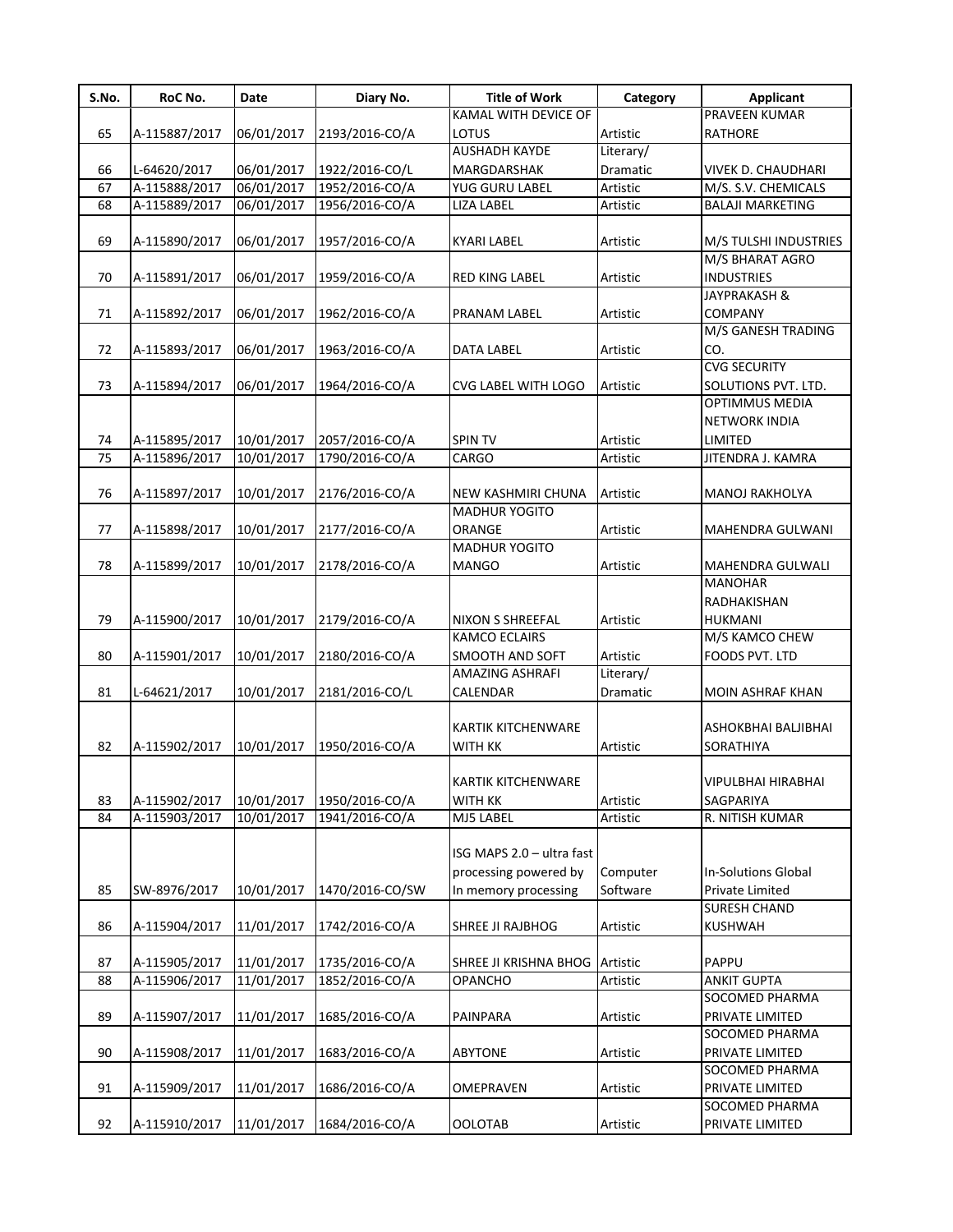| S.No. | RoC No.       | Date       | Diary No.       | <b>Title of Work</b>    | Category                     | <b>Applicant</b>           |
|-------|---------------|------------|-----------------|-------------------------|------------------------------|----------------------------|
|       |               |            |                 |                         |                              | SOCOMED PHARMA             |
| 93    | A-115911/2017 | 11/01/2017 | 1682/2016-CO/A  | BEDIMOL                 | Artistic                     | PRIVATE LIMITED            |
|       |               |            |                 |                         |                              | VEDRAM MAURYA S/O.         |
|       |               |            |                 | <b>SHREE DURGA</b>      |                              | SH. MANGLI PRASAD          |
| 94    | A-115912/2017 | 11/01/2017 | 1604/2016-CO/A  | NAMKEEN Logo            | Artistic                     | <b>MAURYA</b>              |
|       |               |            |                 |                         |                              |                            |
|       |               |            |                 |                         |                              | AYUSHI BUILDERS AND        |
|       |               |            |                 |                         |                              | <b>DEVELOPERS (Indian</b>  |
| 95    | A-115913/2017 | 11/01/2017 | 1572/2016-CO/A  | AYUSHI                  | Artistic                     | Partnership firm)          |
|       |               |            |                 |                         |                              | VINAY JOSHI S/O. SH.       |
| 96    | A-115914/2017 | 11/01/2017 | 1570/2016-CO/A  | <b>WISH EMPIRE</b>      | Artistic                     | RAM AWATAR JOSHI           |
|       |               |            |                 |                         |                              |                            |
|       |               |            |                 |                         |                              | ISHWAR LAL MANGLANI        |
|       |               |            |                 | JAI GOVINDA JAI         |                              | S/o. SH. ROCHI RAM         |
| 97    | A-115915/2017 | 11/01/2017 | 1600/2016-CO/A  | <b>GOPALA</b>           | Artistic                     | <b>MANGLANI</b>            |
|       |               |            |                 |                         |                              | RADHA SOAMI FOOD           |
|       |               |            |                 |                         |                              |                            |
|       |               |            |                 |                         |                              | PRODUCTS PRIVATE           |
| 98    | A-115916/2017 | 11/01/2017 | 1574/2016-CO/A  | Laxmi Bhog Besan        | Artistic                     | LIMITED                    |
|       |               |            |                 | <b>GEETA PADYA</b>      | Literary/                    |                            |
| 99    | L-64622/2017  | 11/01/2017 | 1352/2016-CO/L  | PUSPANJALI              | Dramatic                     | lalta prasad shastri       |
|       |               |            |                 | <b>BHARAT ARK NO. 4</b> |                              | <b>SURYA PRAKASH</b>       |
| 100   | A-115917/2017 | 11/01/2017 | 1650/2016-CO/A  | (AYURVEDIC)             | Artistic                     | AGARWAL                    |
|       |               |            |                 |                         | Literary/                    |                            |
| 101   | L-64623/2017  | 11/01/2017 | 54267/2014-CO/L | HINDI VARNMALA          | Dramatic                     | GOPI CHAND SHARMA          |
|       |               |            |                 |                         |                              |                            |
|       |               |            |                 | AAj Deva La Sutti Ahe-A | Literary/                    |                            |
| 102   | L-64624/2017  | 11/01/2017 | 1766/2016-CO/L  | Marathi Poem            | Dramatic                     | Dhanashree Sanket Desai    |
|       |               |            |                 |                         |                              | M/ S INTERNATIONAL         |
|       |               |            |                 |                         |                              | <b>AGRO OIL INDUSTRIES</b> |
| 103   | A-115918/2017 | 12/01/2017 | 1734/2016-CO/A  | SANTUSHTI               | Artistic                     | LTD                        |
|       |               |            |                 |                         |                              |                            |
|       |               |            |                 |                         |                              | M/S. ALKEM                 |
| 104   | A-115919/2017 | 12/01/2017 | 1556/2016-CO/A  | VIGLAST S               | Artistic                     | LABORATORIES LIMITED       |
|       |               |            |                 |                         |                              |                            |
|       |               |            |                 |                         |                              | M/S. ALKEM                 |
| 105   | A-115920/2017 | 12/01/2017 | 1559/2016-CO/A  | LYCOLYFE                | Artistic                     | LABORATORIES LIMITED       |
|       |               |            |                 |                         |                              |                            |
|       |               |            |                 |                         |                              | M/S. ALKEM                 |
|       |               |            |                 |                         |                              |                            |
| 106   | A-115921/2017 | 12/01/2017 | 1562/2016-CO/A  | <b>NAKUF JUNIOR</b>     | Artistic                     | LABORATORIES LIMITED       |
|       |               |            |                 |                         |                              |                            |
|       |               |            |                 |                         |                              | M/S. ALKEM                 |
| 107   | A-115922/2017 | 12/01/2017 | 1563/2016-CO/A  | PILOKEM                 | Artistic                     | LABORATORIES LIMITED       |
|       |               |            |                 | PHIR EK NAYI SUBHA      | Literary/                    |                            |
| 108   | L-64625/2017  | 12/01/2017 | 1872/2016-CO/L  | <b>HOGI</b>             | Dramatic                     | KUNWAR JEEHAN ALI          |
|       |               |            |                 | LATHA PANDEY KE         | Literary/                    |                            |
| 109   | L-64626/2017  | 12/01/2017 | 675/2016-CO/L   | KATHA                   | Dramatic                     | <b>WAKIL DIXIT</b>         |
|       |               |            |                 |                         | Literary/                    |                            |
| 110   | L-64627/2017  | 12/01/2017 | 1874/2016-CO/L  | MY SCHOOL               | Dramatic                     | <b>NAVINDER OBEROI</b>     |
|       |               |            |                 |                         |                              | M/S. WISE ONLINE           |
| 111   | A-115923/2017 | 12/01/2017 | 1911/2016-CO/A  | KHOOBSURATI.COM         | Artistic                     | STORES PVT. LTD.           |
|       |               |            |                 |                         | Literary/                    | DARSHAN DAYAL              |
| 112   | L-64628/2017  | 12/01/2017 | 1935/2016-CO/L  | MAHAYOG POSITIVE 7      | Dramatic                     | PASRICHA                   |
|       |               |            |                 |                         |                              |                            |
| 113   | SR-11830/2017 | 12/01/2017 | 1464/2016-CO/SR | UDNE DO                 | Sound Recording VIBHU TREHAN |                            |
|       |               |            |                 |                         |                              |                            |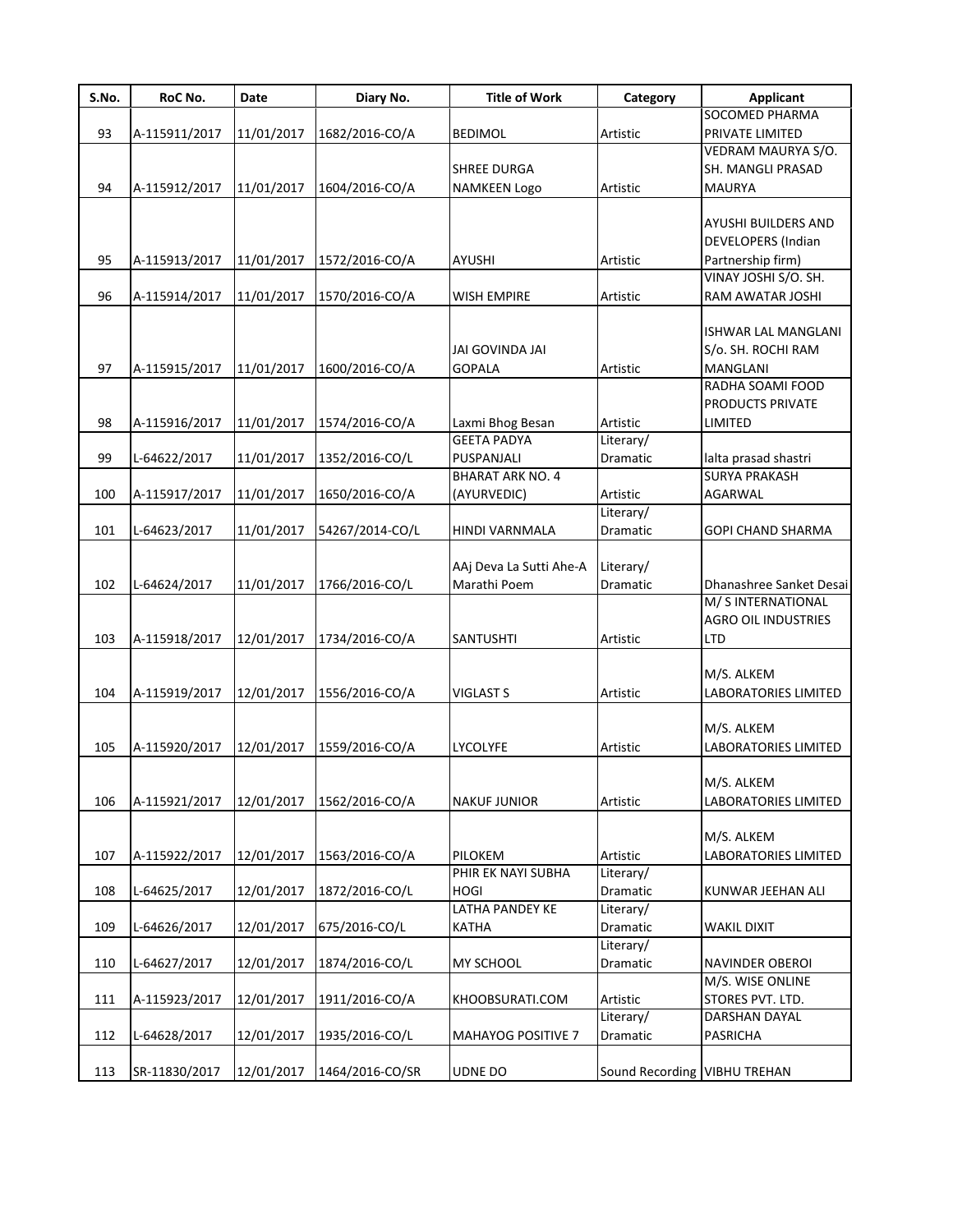| <b>SOUL OF THE NATION:</b><br><b>CONSTITUTION OF INDIA</b><br>UNITING INDIA-UNITING<br>INDIANS, FINANCE<br><b>COMMISSION AND REST</b><br>Literary/<br>114<br>L-64629/2017<br>12/01/2017<br>1087/2016-CO/L<br>PART OF THE BOOK<br>Dramatic<br>PUNEET RAJAN GUPTA<br>Literary/<br>115<br>L-64630/2017<br>12/01/2017<br>1111/2016-CO/L<br>Hindi Song - Black Dog<br>Dramatic<br><b>VIKAS PILANIA</b><br><b>R P HEALTH REMEDIES</b><br>M/S R P HEALTH<br>12/01/2017<br>572/2016-CO/A<br><b>PVT LTD</b><br>REMEDIES PVT. LTD.<br>116<br>A-115924/2017<br>Artistic<br>A-115925/2017<br>570/2016-CO/A<br><b>RAKSHA</b><br>117<br>12/01/2017<br>Artistic<br>RAJESH KUMAR BAJPAI<br>1. VISHAL KUMAR<br><b>GUPTA 2. SHIV PRASAD</b><br>MAHESHWARI 3.<br>PUSHPENDRA GUPTA<br>A-115926/2017<br>12/01/2017<br>118<br>569/2016-CO/A<br><b>SMART INDIA</b><br>Artistic<br><b>PARTNERS OF</b><br>MOHD. SHAHJAHAN,<br>PROPRIETOR OF M/S-<br>KISAN SCENT AGARBATTI<br>119<br>A-115927/2017<br>12/01/2017<br>568/2016-CO/A<br><b>KASHISH</b><br>COMPANY<br>Artistic<br><b>DMIMS Eleven Steps</b><br>Model for Post Graduate Literary/<br><b>Curriculum Revision</b><br>120<br>L-64631/2017<br>12/01/2017<br>336/2016-CO/L<br>Dramatic<br>Dr Sunita Vagha<br><b>DMIMS Eleven Steps</b><br>Model for Post Graduate Literary/<br><b>Curriculum Revision</b><br>121<br>L-64631/2017<br>12/01/2017<br>336/2016-CO/L<br><b>Dramatic</b><br>Dr Anita Chalak<br><b>DMIMS Eleven Steps</b><br>Model for Post Graduate Literary/<br>L-64631/2017<br>12/01/2017<br>336/2016-CO/L<br>Curriculum Revision<br>122<br>Dramatic<br>Dr Ved Prakash Mishra<br>SUDHIR WADHWANI,<br>PROPRIETOR OF M/S-<br>123<br>A-115928/2017<br>12/01/2017<br>566/2016-CO/A<br>RAJ<br>K.P. ENTERPRISES<br>Artistic<br>MD. SENJARUL HOQUE,<br>PROPRIETOR OF M/S<br>S.H. BIRI FACTORY<br>A-115929/2017<br><b>JANATA</b><br>124<br>12/01/2017<br>565/2016-CO/A<br><b>ARJUN BIRI</b><br>Artistic<br><b>DESIGN PROGRAM IN</b><br><b>VISUAL BASIC FOR</b><br><b>STATOR COIL DESIGN OF</b><br><b>IMM RESIN RICH</b><br>Computer<br><b>BHARAT HEAVY</b><br>125<br>Software<br>SW-8977/2017<br>12/01/2017<br><b>MACHINES</b><br>ELECTRICALS LIMITED<br>14116/2015-CO/SW<br>SOFTWARE FOR<br><b>CUSTOMER DOCUMENT</b><br><b>GENERATION OF</b><br>Computer<br><b>BHARAT HEAVY</b><br>SW-8978/2017<br>12/01/2017<br>14123/2015-CO/SW<br>Software<br>126<br><b>ELECTRICAL MACHINES</b><br>ELECTRICALS LIMITED | S.No. | RoC No. | Date | Diary No. | <b>Title of Work</b> | Category | <b>Applicant</b> |
|--------------------------------------------------------------------------------------------------------------------------------------------------------------------------------------------------------------------------------------------------------------------------------------------------------------------------------------------------------------------------------------------------------------------------------------------------------------------------------------------------------------------------------------------------------------------------------------------------------------------------------------------------------------------------------------------------------------------------------------------------------------------------------------------------------------------------------------------------------------------------------------------------------------------------------------------------------------------------------------------------------------------------------------------------------------------------------------------------------------------------------------------------------------------------------------------------------------------------------------------------------------------------------------------------------------------------------------------------------------------------------------------------------------------------------------------------------------------------------------------------------------------------------------------------------------------------------------------------------------------------------------------------------------------------------------------------------------------------------------------------------------------------------------------------------------------------------------------------------------------------------------------------------------------------------------------------------------------------------------------------------------------------------------------------------------------------------------------------------------------------------------------------------------------------------------------------------------------------------------------------------------------------------------------------------------------------------------------------------------------------------------------------------------------------------------------|-------|---------|------|-----------|----------------------|----------|------------------|
|                                                                                                                                                                                                                                                                                                                                                                                                                                                                                                                                                                                                                                                                                                                                                                                                                                                                                                                                                                                                                                                                                                                                                                                                                                                                                                                                                                                                                                                                                                                                                                                                                                                                                                                                                                                                                                                                                                                                                                                                                                                                                                                                                                                                                                                                                                                                                                                                                                            |       |         |      |           |                      |          |                  |
|                                                                                                                                                                                                                                                                                                                                                                                                                                                                                                                                                                                                                                                                                                                                                                                                                                                                                                                                                                                                                                                                                                                                                                                                                                                                                                                                                                                                                                                                                                                                                                                                                                                                                                                                                                                                                                                                                                                                                                                                                                                                                                                                                                                                                                                                                                                                                                                                                                            |       |         |      |           |                      |          |                  |
|                                                                                                                                                                                                                                                                                                                                                                                                                                                                                                                                                                                                                                                                                                                                                                                                                                                                                                                                                                                                                                                                                                                                                                                                                                                                                                                                                                                                                                                                                                                                                                                                                                                                                                                                                                                                                                                                                                                                                                                                                                                                                                                                                                                                                                                                                                                                                                                                                                            |       |         |      |           |                      |          |                  |
|                                                                                                                                                                                                                                                                                                                                                                                                                                                                                                                                                                                                                                                                                                                                                                                                                                                                                                                                                                                                                                                                                                                                                                                                                                                                                                                                                                                                                                                                                                                                                                                                                                                                                                                                                                                                                                                                                                                                                                                                                                                                                                                                                                                                                                                                                                                                                                                                                                            |       |         |      |           |                      |          |                  |
|                                                                                                                                                                                                                                                                                                                                                                                                                                                                                                                                                                                                                                                                                                                                                                                                                                                                                                                                                                                                                                                                                                                                                                                                                                                                                                                                                                                                                                                                                                                                                                                                                                                                                                                                                                                                                                                                                                                                                                                                                                                                                                                                                                                                                                                                                                                                                                                                                                            |       |         |      |           |                      |          |                  |
|                                                                                                                                                                                                                                                                                                                                                                                                                                                                                                                                                                                                                                                                                                                                                                                                                                                                                                                                                                                                                                                                                                                                                                                                                                                                                                                                                                                                                                                                                                                                                                                                                                                                                                                                                                                                                                                                                                                                                                                                                                                                                                                                                                                                                                                                                                                                                                                                                                            |       |         |      |           |                      |          |                  |
|                                                                                                                                                                                                                                                                                                                                                                                                                                                                                                                                                                                                                                                                                                                                                                                                                                                                                                                                                                                                                                                                                                                                                                                                                                                                                                                                                                                                                                                                                                                                                                                                                                                                                                                                                                                                                                                                                                                                                                                                                                                                                                                                                                                                                                                                                                                                                                                                                                            |       |         |      |           |                      |          |                  |
|                                                                                                                                                                                                                                                                                                                                                                                                                                                                                                                                                                                                                                                                                                                                                                                                                                                                                                                                                                                                                                                                                                                                                                                                                                                                                                                                                                                                                                                                                                                                                                                                                                                                                                                                                                                                                                                                                                                                                                                                                                                                                                                                                                                                                                                                                                                                                                                                                                            |       |         |      |           |                      |          |                  |
|                                                                                                                                                                                                                                                                                                                                                                                                                                                                                                                                                                                                                                                                                                                                                                                                                                                                                                                                                                                                                                                                                                                                                                                                                                                                                                                                                                                                                                                                                                                                                                                                                                                                                                                                                                                                                                                                                                                                                                                                                                                                                                                                                                                                                                                                                                                                                                                                                                            |       |         |      |           |                      |          |                  |
|                                                                                                                                                                                                                                                                                                                                                                                                                                                                                                                                                                                                                                                                                                                                                                                                                                                                                                                                                                                                                                                                                                                                                                                                                                                                                                                                                                                                                                                                                                                                                                                                                                                                                                                                                                                                                                                                                                                                                                                                                                                                                                                                                                                                                                                                                                                                                                                                                                            |       |         |      |           |                      |          |                  |
|                                                                                                                                                                                                                                                                                                                                                                                                                                                                                                                                                                                                                                                                                                                                                                                                                                                                                                                                                                                                                                                                                                                                                                                                                                                                                                                                                                                                                                                                                                                                                                                                                                                                                                                                                                                                                                                                                                                                                                                                                                                                                                                                                                                                                                                                                                                                                                                                                                            |       |         |      |           |                      |          |                  |
|                                                                                                                                                                                                                                                                                                                                                                                                                                                                                                                                                                                                                                                                                                                                                                                                                                                                                                                                                                                                                                                                                                                                                                                                                                                                                                                                                                                                                                                                                                                                                                                                                                                                                                                                                                                                                                                                                                                                                                                                                                                                                                                                                                                                                                                                                                                                                                                                                                            |       |         |      |           |                      |          |                  |
|                                                                                                                                                                                                                                                                                                                                                                                                                                                                                                                                                                                                                                                                                                                                                                                                                                                                                                                                                                                                                                                                                                                                                                                                                                                                                                                                                                                                                                                                                                                                                                                                                                                                                                                                                                                                                                                                                                                                                                                                                                                                                                                                                                                                                                                                                                                                                                                                                                            |       |         |      |           |                      |          |                  |
|                                                                                                                                                                                                                                                                                                                                                                                                                                                                                                                                                                                                                                                                                                                                                                                                                                                                                                                                                                                                                                                                                                                                                                                                                                                                                                                                                                                                                                                                                                                                                                                                                                                                                                                                                                                                                                                                                                                                                                                                                                                                                                                                                                                                                                                                                                                                                                                                                                            |       |         |      |           |                      |          |                  |
|                                                                                                                                                                                                                                                                                                                                                                                                                                                                                                                                                                                                                                                                                                                                                                                                                                                                                                                                                                                                                                                                                                                                                                                                                                                                                                                                                                                                                                                                                                                                                                                                                                                                                                                                                                                                                                                                                                                                                                                                                                                                                                                                                                                                                                                                                                                                                                                                                                            |       |         |      |           |                      |          |                  |
|                                                                                                                                                                                                                                                                                                                                                                                                                                                                                                                                                                                                                                                                                                                                                                                                                                                                                                                                                                                                                                                                                                                                                                                                                                                                                                                                                                                                                                                                                                                                                                                                                                                                                                                                                                                                                                                                                                                                                                                                                                                                                                                                                                                                                                                                                                                                                                                                                                            |       |         |      |           |                      |          |                  |
|                                                                                                                                                                                                                                                                                                                                                                                                                                                                                                                                                                                                                                                                                                                                                                                                                                                                                                                                                                                                                                                                                                                                                                                                                                                                                                                                                                                                                                                                                                                                                                                                                                                                                                                                                                                                                                                                                                                                                                                                                                                                                                                                                                                                                                                                                                                                                                                                                                            |       |         |      |           |                      |          |                  |
|                                                                                                                                                                                                                                                                                                                                                                                                                                                                                                                                                                                                                                                                                                                                                                                                                                                                                                                                                                                                                                                                                                                                                                                                                                                                                                                                                                                                                                                                                                                                                                                                                                                                                                                                                                                                                                                                                                                                                                                                                                                                                                                                                                                                                                                                                                                                                                                                                                            |       |         |      |           |                      |          |                  |
|                                                                                                                                                                                                                                                                                                                                                                                                                                                                                                                                                                                                                                                                                                                                                                                                                                                                                                                                                                                                                                                                                                                                                                                                                                                                                                                                                                                                                                                                                                                                                                                                                                                                                                                                                                                                                                                                                                                                                                                                                                                                                                                                                                                                                                                                                                                                                                                                                                            |       |         |      |           |                      |          |                  |
|                                                                                                                                                                                                                                                                                                                                                                                                                                                                                                                                                                                                                                                                                                                                                                                                                                                                                                                                                                                                                                                                                                                                                                                                                                                                                                                                                                                                                                                                                                                                                                                                                                                                                                                                                                                                                                                                                                                                                                                                                                                                                                                                                                                                                                                                                                                                                                                                                                            |       |         |      |           |                      |          |                  |
|                                                                                                                                                                                                                                                                                                                                                                                                                                                                                                                                                                                                                                                                                                                                                                                                                                                                                                                                                                                                                                                                                                                                                                                                                                                                                                                                                                                                                                                                                                                                                                                                                                                                                                                                                                                                                                                                                                                                                                                                                                                                                                                                                                                                                                                                                                                                                                                                                                            |       |         |      |           |                      |          |                  |
|                                                                                                                                                                                                                                                                                                                                                                                                                                                                                                                                                                                                                                                                                                                                                                                                                                                                                                                                                                                                                                                                                                                                                                                                                                                                                                                                                                                                                                                                                                                                                                                                                                                                                                                                                                                                                                                                                                                                                                                                                                                                                                                                                                                                                                                                                                                                                                                                                                            |       |         |      |           |                      |          |                  |
|                                                                                                                                                                                                                                                                                                                                                                                                                                                                                                                                                                                                                                                                                                                                                                                                                                                                                                                                                                                                                                                                                                                                                                                                                                                                                                                                                                                                                                                                                                                                                                                                                                                                                                                                                                                                                                                                                                                                                                                                                                                                                                                                                                                                                                                                                                                                                                                                                                            |       |         |      |           |                      |          |                  |
|                                                                                                                                                                                                                                                                                                                                                                                                                                                                                                                                                                                                                                                                                                                                                                                                                                                                                                                                                                                                                                                                                                                                                                                                                                                                                                                                                                                                                                                                                                                                                                                                                                                                                                                                                                                                                                                                                                                                                                                                                                                                                                                                                                                                                                                                                                                                                                                                                                            |       |         |      |           |                      |          |                  |
|                                                                                                                                                                                                                                                                                                                                                                                                                                                                                                                                                                                                                                                                                                                                                                                                                                                                                                                                                                                                                                                                                                                                                                                                                                                                                                                                                                                                                                                                                                                                                                                                                                                                                                                                                                                                                                                                                                                                                                                                                                                                                                                                                                                                                                                                                                                                                                                                                                            |       |         |      |           |                      |          |                  |
|                                                                                                                                                                                                                                                                                                                                                                                                                                                                                                                                                                                                                                                                                                                                                                                                                                                                                                                                                                                                                                                                                                                                                                                                                                                                                                                                                                                                                                                                                                                                                                                                                                                                                                                                                                                                                                                                                                                                                                                                                                                                                                                                                                                                                                                                                                                                                                                                                                            |       |         |      |           |                      |          |                  |
|                                                                                                                                                                                                                                                                                                                                                                                                                                                                                                                                                                                                                                                                                                                                                                                                                                                                                                                                                                                                                                                                                                                                                                                                                                                                                                                                                                                                                                                                                                                                                                                                                                                                                                                                                                                                                                                                                                                                                                                                                                                                                                                                                                                                                                                                                                                                                                                                                                            |       |         |      |           |                      |          |                  |
|                                                                                                                                                                                                                                                                                                                                                                                                                                                                                                                                                                                                                                                                                                                                                                                                                                                                                                                                                                                                                                                                                                                                                                                                                                                                                                                                                                                                                                                                                                                                                                                                                                                                                                                                                                                                                                                                                                                                                                                                                                                                                                                                                                                                                                                                                                                                                                                                                                            |       |         |      |           |                      |          |                  |
|                                                                                                                                                                                                                                                                                                                                                                                                                                                                                                                                                                                                                                                                                                                                                                                                                                                                                                                                                                                                                                                                                                                                                                                                                                                                                                                                                                                                                                                                                                                                                                                                                                                                                                                                                                                                                                                                                                                                                                                                                                                                                                                                                                                                                                                                                                                                                                                                                                            |       |         |      |           |                      |          |                  |
|                                                                                                                                                                                                                                                                                                                                                                                                                                                                                                                                                                                                                                                                                                                                                                                                                                                                                                                                                                                                                                                                                                                                                                                                                                                                                                                                                                                                                                                                                                                                                                                                                                                                                                                                                                                                                                                                                                                                                                                                                                                                                                                                                                                                                                                                                                                                                                                                                                            |       |         |      |           |                      |          |                  |
|                                                                                                                                                                                                                                                                                                                                                                                                                                                                                                                                                                                                                                                                                                                                                                                                                                                                                                                                                                                                                                                                                                                                                                                                                                                                                                                                                                                                                                                                                                                                                                                                                                                                                                                                                                                                                                                                                                                                                                                                                                                                                                                                                                                                                                                                                                                                                                                                                                            |       |         |      |           |                      |          |                  |
|                                                                                                                                                                                                                                                                                                                                                                                                                                                                                                                                                                                                                                                                                                                                                                                                                                                                                                                                                                                                                                                                                                                                                                                                                                                                                                                                                                                                                                                                                                                                                                                                                                                                                                                                                                                                                                                                                                                                                                                                                                                                                                                                                                                                                                                                                                                                                                                                                                            |       |         |      |           |                      |          |                  |
|                                                                                                                                                                                                                                                                                                                                                                                                                                                                                                                                                                                                                                                                                                                                                                                                                                                                                                                                                                                                                                                                                                                                                                                                                                                                                                                                                                                                                                                                                                                                                                                                                                                                                                                                                                                                                                                                                                                                                                                                                                                                                                                                                                                                                                                                                                                                                                                                                                            |       |         |      |           |                      |          |                  |
|                                                                                                                                                                                                                                                                                                                                                                                                                                                                                                                                                                                                                                                                                                                                                                                                                                                                                                                                                                                                                                                                                                                                                                                                                                                                                                                                                                                                                                                                                                                                                                                                                                                                                                                                                                                                                                                                                                                                                                                                                                                                                                                                                                                                                                                                                                                                                                                                                                            |       |         |      |           |                      |          |                  |
|                                                                                                                                                                                                                                                                                                                                                                                                                                                                                                                                                                                                                                                                                                                                                                                                                                                                                                                                                                                                                                                                                                                                                                                                                                                                                                                                                                                                                                                                                                                                                                                                                                                                                                                                                                                                                                                                                                                                                                                                                                                                                                                                                                                                                                                                                                                                                                                                                                            |       |         |      |           |                      |          |                  |
|                                                                                                                                                                                                                                                                                                                                                                                                                                                                                                                                                                                                                                                                                                                                                                                                                                                                                                                                                                                                                                                                                                                                                                                                                                                                                                                                                                                                                                                                                                                                                                                                                                                                                                                                                                                                                                                                                                                                                                                                                                                                                                                                                                                                                                                                                                                                                                                                                                            |       |         |      |           |                      |          |                  |
|                                                                                                                                                                                                                                                                                                                                                                                                                                                                                                                                                                                                                                                                                                                                                                                                                                                                                                                                                                                                                                                                                                                                                                                                                                                                                                                                                                                                                                                                                                                                                                                                                                                                                                                                                                                                                                                                                                                                                                                                                                                                                                                                                                                                                                                                                                                                                                                                                                            |       |         |      |           |                      |          |                  |
|                                                                                                                                                                                                                                                                                                                                                                                                                                                                                                                                                                                                                                                                                                                                                                                                                                                                                                                                                                                                                                                                                                                                                                                                                                                                                                                                                                                                                                                                                                                                                                                                                                                                                                                                                                                                                                                                                                                                                                                                                                                                                                                                                                                                                                                                                                                                                                                                                                            |       |         |      |           |                      |          |                  |
|                                                                                                                                                                                                                                                                                                                                                                                                                                                                                                                                                                                                                                                                                                                                                                                                                                                                                                                                                                                                                                                                                                                                                                                                                                                                                                                                                                                                                                                                                                                                                                                                                                                                                                                                                                                                                                                                                                                                                                                                                                                                                                                                                                                                                                                                                                                                                                                                                                            |       |         |      |           |                      |          |                  |
|                                                                                                                                                                                                                                                                                                                                                                                                                                                                                                                                                                                                                                                                                                                                                                                                                                                                                                                                                                                                                                                                                                                                                                                                                                                                                                                                                                                                                                                                                                                                                                                                                                                                                                                                                                                                                                                                                                                                                                                                                                                                                                                                                                                                                                                                                                                                                                                                                                            |       |         |      |           |                      |          |                  |
|                                                                                                                                                                                                                                                                                                                                                                                                                                                                                                                                                                                                                                                                                                                                                                                                                                                                                                                                                                                                                                                                                                                                                                                                                                                                                                                                                                                                                                                                                                                                                                                                                                                                                                                                                                                                                                                                                                                                                                                                                                                                                                                                                                                                                                                                                                                                                                                                                                            |       |         |      |           |                      |          |                  |
|                                                                                                                                                                                                                                                                                                                                                                                                                                                                                                                                                                                                                                                                                                                                                                                                                                                                                                                                                                                                                                                                                                                                                                                                                                                                                                                                                                                                                                                                                                                                                                                                                                                                                                                                                                                                                                                                                                                                                                                                                                                                                                                                                                                                                                                                                                                                                                                                                                            |       |         |      |           |                      |          |                  |
|                                                                                                                                                                                                                                                                                                                                                                                                                                                                                                                                                                                                                                                                                                                                                                                                                                                                                                                                                                                                                                                                                                                                                                                                                                                                                                                                                                                                                                                                                                                                                                                                                                                                                                                                                                                                                                                                                                                                                                                                                                                                                                                                                                                                                                                                                                                                                                                                                                            |       |         |      |           |                      |          |                  |
|                                                                                                                                                                                                                                                                                                                                                                                                                                                                                                                                                                                                                                                                                                                                                                                                                                                                                                                                                                                                                                                                                                                                                                                                                                                                                                                                                                                                                                                                                                                                                                                                                                                                                                                                                                                                                                                                                                                                                                                                                                                                                                                                                                                                                                                                                                                                                                                                                                            |       |         |      |           |                      |          |                  |
|                                                                                                                                                                                                                                                                                                                                                                                                                                                                                                                                                                                                                                                                                                                                                                                                                                                                                                                                                                                                                                                                                                                                                                                                                                                                                                                                                                                                                                                                                                                                                                                                                                                                                                                                                                                                                                                                                                                                                                                                                                                                                                                                                                                                                                                                                                                                                                                                                                            |       |         |      |           |                      |          |                  |
|                                                                                                                                                                                                                                                                                                                                                                                                                                                                                                                                                                                                                                                                                                                                                                                                                                                                                                                                                                                                                                                                                                                                                                                                                                                                                                                                                                                                                                                                                                                                                                                                                                                                                                                                                                                                                                                                                                                                                                                                                                                                                                                                                                                                                                                                                                                                                                                                                                            |       |         |      |           |                      |          |                  |
|                                                                                                                                                                                                                                                                                                                                                                                                                                                                                                                                                                                                                                                                                                                                                                                                                                                                                                                                                                                                                                                                                                                                                                                                                                                                                                                                                                                                                                                                                                                                                                                                                                                                                                                                                                                                                                                                                                                                                                                                                                                                                                                                                                                                                                                                                                                                                                                                                                            |       |         |      |           |                      |          |                  |
|                                                                                                                                                                                                                                                                                                                                                                                                                                                                                                                                                                                                                                                                                                                                                                                                                                                                                                                                                                                                                                                                                                                                                                                                                                                                                                                                                                                                                                                                                                                                                                                                                                                                                                                                                                                                                                                                                                                                                                                                                                                                                                                                                                                                                                                                                                                                                                                                                                            |       |         |      |           |                      |          |                  |
|                                                                                                                                                                                                                                                                                                                                                                                                                                                                                                                                                                                                                                                                                                                                                                                                                                                                                                                                                                                                                                                                                                                                                                                                                                                                                                                                                                                                                                                                                                                                                                                                                                                                                                                                                                                                                                                                                                                                                                                                                                                                                                                                                                                                                                                                                                                                                                                                                                            |       |         |      |           |                      |          |                  |
|                                                                                                                                                                                                                                                                                                                                                                                                                                                                                                                                                                                                                                                                                                                                                                                                                                                                                                                                                                                                                                                                                                                                                                                                                                                                                                                                                                                                                                                                                                                                                                                                                                                                                                                                                                                                                                                                                                                                                                                                                                                                                                                                                                                                                                                                                                                                                                                                                                            |       |         |      |           |                      |          |                  |
|                                                                                                                                                                                                                                                                                                                                                                                                                                                                                                                                                                                                                                                                                                                                                                                                                                                                                                                                                                                                                                                                                                                                                                                                                                                                                                                                                                                                                                                                                                                                                                                                                                                                                                                                                                                                                                                                                                                                                                                                                                                                                                                                                                                                                                                                                                                                                                                                                                            |       |         |      |           |                      |          |                  |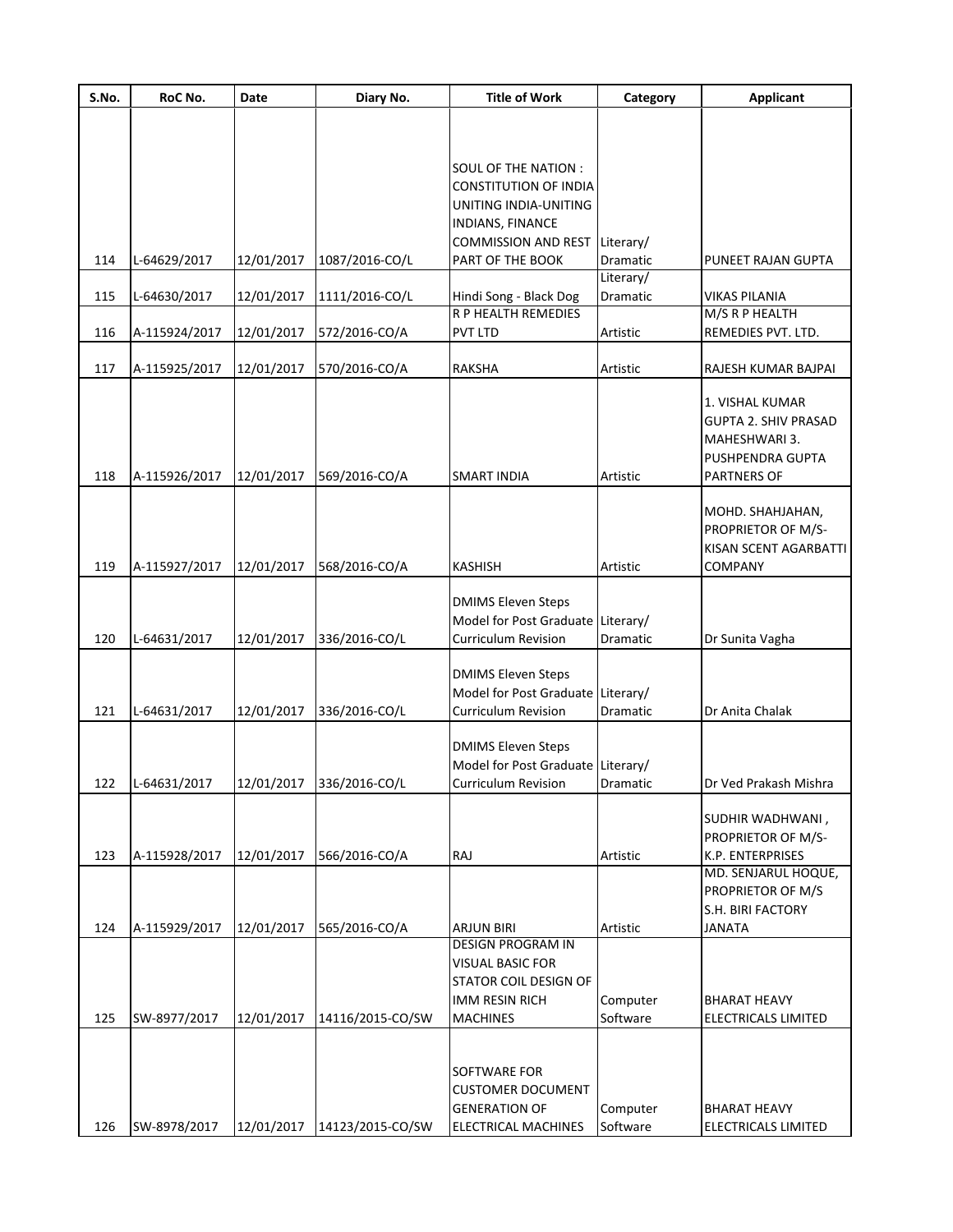| S.No. | RoC No.       | Date       | Diary No.      | <b>Title of Work</b>        | Category        | <b>Applicant</b>                                 |
|-------|---------------|------------|----------------|-----------------------------|-----------------|--------------------------------------------------|
|       |               |            |                |                             |                 |                                                  |
|       |               |            |                |                             |                 |                                                  |
|       |               |            |                |                             |                 |                                                  |
|       |               |            |                | Determinants Of Board       |                 |                                                  |
|       |               |            |                | Performance In The          |                 |                                                  |
|       |               |            |                | Context Of Corporate        |                 |                                                  |
|       |               |            |                | Governance Of Firms:        |                 |                                                  |
|       |               |            |                | <b>Towards Designing A</b>  |                 |                                                  |
|       |               |            |                | <b>Balanced Scorecard-</b>  |                 |                                                  |
|       |               |            |                | Research Methodology        |                 |                                                  |
|       |               |            |                | & The Overall Research      | Literary/       |                                                  |
| 127   | L-64632/2017  | 12/01/2017 | 1319/2016-CO/L | Design And Framework        | Dramatic        | <b>SANJAY GOYAL</b>                              |
|       |               |            |                |                             |                 |                                                  |
|       |               |            |                |                             |                 |                                                  |
|       |               |            |                | Determinants Of Board       |                 |                                                  |
|       |               |            |                | Performance In The          |                 |                                                  |
|       |               |            |                | Context Of Corporate        |                 |                                                  |
|       |               |            |                | <b>Governance Of Firms:</b> |                 |                                                  |
|       |               |            |                | <b>Towards Designing A</b>  |                 |                                                  |
|       |               |            |                | <b>Balanced Scorecard-</b>  |                 |                                                  |
|       |               |            |                | Discussion and              | Literary/       |                                                  |
| 128   | L-64633/2017  | 12/01/2017 | 1322/2016-CO/L | Conclusion                  | Dramatic        | SANJAY GOYAL                                     |
|       |               |            |                |                             |                 |                                                  |
|       |               |            |                |                             |                 |                                                  |
|       |               |            |                |                             |                 |                                                  |
|       |               |            |                | Determinants Of Board       |                 |                                                  |
|       |               |            |                | Performance In The          |                 |                                                  |
|       |               |            |                | Context Of Corporate        |                 |                                                  |
|       |               |            |                | <b>Governance Of Firms:</b> |                 |                                                  |
|       |               |            |                | Towards Designing A         |                 |                                                  |
|       |               |            |                | <b>Balanced Scorecard-</b>  |                 |                                                  |
|       |               |            |                | Delphi-Studies -Results     | Literary/       |                                                  |
| 129   | L-64634/2017  | 12/01/2017 | 1321/2016-CO/L | & Outcomes                  | <b>Dramatic</b> | <b>SANJAY GOYAL</b>                              |
|       |               |            |                |                             |                 | Hypercity Retail (India)                         |
| 130   | A-115930/2017 | 12/01/2017 | 853/2016-CO/A  | <b>HyperCITY EXPRESS</b>    | Artistic        | Limited                                          |
|       |               |            |                |                             |                 | M/s. Conexus Social                              |
|       |               | 12/01/2017 |                | <b>iCONTRIBUTE</b>          |                 |                                                  |
| 131   | A-115931/2017 |            | 1064/2016-CO/A |                             | Artistic        | <b>Responsibility Services</b><br>M/s. Crossword |
| 132   | A-115932/2017 | 12/01/2017 | 857/2016-CO/A  | Y                           | Artistic        | <b>Bookstores Limited</b>                        |
|       |               |            |                |                             |                 | M/s. Crossword                                   |
| 133   | A-115933/2017 | 12/01/2017 | 856/2016-CO/A  | <b>YELLO</b>                | Artistic        | <b>Bookstores Limited</b>                        |
|       |               |            |                |                             |                 | M/s. Crossword                                   |
| 134   | A-115934/2017 | 12/01/2017 | 855/2016-CO/A  | CROSSWORD                   | Artistic        | <b>Bookstores Limited</b>                        |
|       |               |            |                |                             |                 | M/S. MARG COMPUSOFT                              |
| 135   | A-115935/2017 | 12/01/2017 | 1703/2016-CO/A | <b>HR XPERT LABEL</b>       | Artistic        | (P) LTD.                                         |
|       |               |            |                |                             |                 |                                                  |
|       |               |            |                |                             |                 | <b>HUMAN ASSOCIATION</b>                         |
|       |               |            |                |                             |                 | FOR SMILING INDIA                                |
| 136   | A-115936/2017 | 12/01/2017 | 1704/2016-CO/A | <b>HASI LABEL</b>           | Artistic        | (NGO)                                            |
|       |               |            |                |                             |                 | M/S. FOOTWEAR (KLICK)                            |
| 137   | A-115937/2017 | 12/01/2017 | 1705/2016-CO/A | <b>LCR LABEL</b>            | Artistic        | INDIA LTD.                                       |
|       |               |            |                | COOL CRYSTAL GEL            |                 | PRIME COMFORT                                    |
| 138   | A-115938/2017 | 12/01/2017 | 1710/2016-CO/A | LABEL                       | Artistic        | PRODUCTS PVT. LTD.                               |
| 139   | A-115939/2017 | 12/01/2017 | 1915/2016-CO/A | <b>NAAR Artwork</b>         | Artistic        | Nadir Lalani                                     |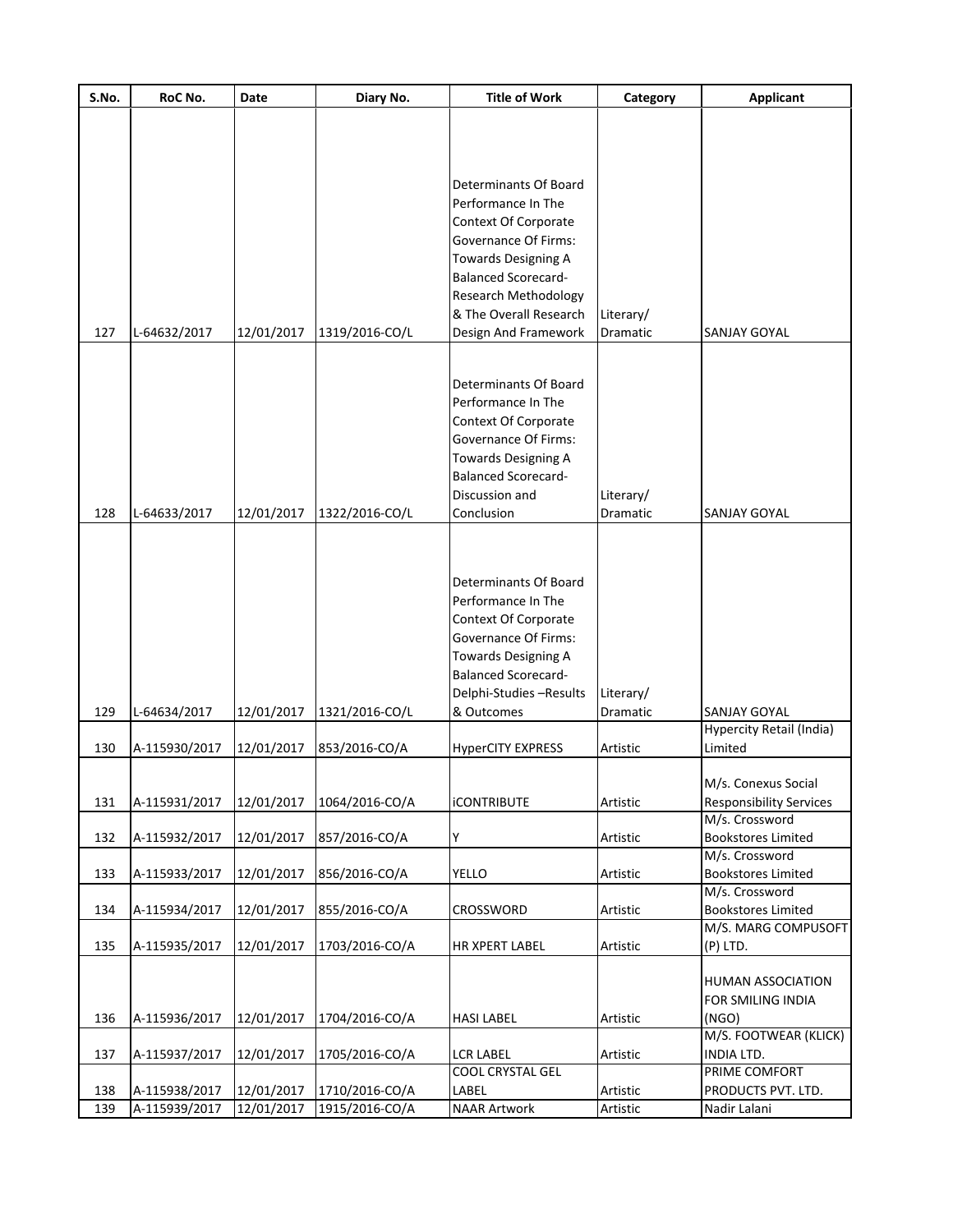| S.No. | RoC No.       | Date       | Diary No.       | <b>Title of Work</b>    | Category                       | Applicant                  |
|-------|---------------|------------|-----------------|-------------------------|--------------------------------|----------------------------|
|       |               |            |                 |                         | Literary/                      |                            |
| 140   | L-64635/2017  | 12/01/2017 | 1902/2016-CO/L  | <b>SEHER</b>            | Dramatic                       | SANGEETA BABANI            |
|       |               |            |                 |                         |                                | <b>SARATHSRI E-</b>        |
|       |               |            |                 |                         | Literary/                      | Technologies OPC Pvt.      |
| 141   | L-64636/2017  | 12/01/2017 | 1083/2016-CO/L  | SARATHSRI               | Dramatic                       | Ltd                        |
|       |               |            |                 |                         | Literary/                      |                            |
| 142   | L-64637/2017  | 12/01/2017 | 1659/2016-CO/L  | Tere Baad, Teri Yaad    | Dramatic                       | Gaurav Srivastava          |
|       |               |            |                 |                         | Computer                       |                            |
| 143   | SW-8979/2017  | 12/01/2017 | 1810/2016-CO/SW | <b>SAFAL GROUP</b>      | Software                       | <b>VARUN ASRANI</b>        |
|       |               |            |                 | IN THE SHADOW OF        |                                |                            |
| 144   | SR-11831/2017 | 12/01/2017 | 1621/2016-CO/SR | YOUR LOVE               | Sound Recording Rahul S Kedare |                            |
|       |               |            |                 |                         | Literary/                      |                            |
| 145   | L-64638/2017  | 12/01/2017 | 1238/2016-CO/L  | <b>VIRTUAL DUNIAA</b>   | Dramatic                       | MR.MAYANK TANDON           |
|       |               |            |                 |                         |                                |                            |
| 146   | A-115940/2017 | 12/01/2017 | 1895/2016-CO/A  | Studio Sound Artwork    | Artistic                       | Nargis Lalani              |
|       |               |            |                 |                         | Literary/                      |                            |
| 147   | L-64639/2017  | 12/01/2017 | 987/2016-CO/L   | The 7th Incarnation     | Dramatic                       | Rohit Omar                 |
|       |               |            |                 |                         |                                |                            |
|       |               |            |                 |                         |                                | <b>BIG FLY HYGIENE</b>     |
|       |               |            |                 |                         |                                | PRODUCTS LTD, A            |
|       |               |            |                 |                         |                                | Company Incorporated       |
|       |               |            |                 |                         |                                | under the Indian           |
| 148   | A-115941/2017 | 12/01/2017 | 1086/2016-CO/A  | <b>BIG FLY</b>          | Artistic                       | Companys Act,              |
|       |               |            |                 |                         |                                |                            |
|       |               |            |                 |                         |                                | MARKAND                    |
| 149   | A-115942/2017 | 12/01/2017 | 1130/2016-CO/A  | JEE BHAR KE KHAO        | Artistic                       | VIRENDRABHAI PARIKH        |
|       |               |            |                 |                         |                                |                            |
|       |               |            |                 |                         |                                | MARKAND                    |
| 150   | A-115943/2017 | 12/01/2017 | 1127/2016-CO/A  | NUTDELIGHT              | Artistic                       | <b>VIRENDRABHAI PARIKH</b> |
|       |               |            |                 |                         |                                |                            |
|       |               |            |                 |                         |                                | Udaykumar Chhabildas       |
|       |               |            |                 |                         |                                | Patel trading as LINE O    |
|       |               |            |                 |                         |                                | <b>MATIC GRAPHIC</b>       |
| 151   | A-115944/2017 | 12/01/2017 | 1066/2016-CO/A  | <b>LINEOMATIC</b>       | Artistic                       | <b>INDUSTRIES</b>          |
|       |               |            |                 |                         |                                |                            |
|       |               |            |                 |                         |                                |                            |
|       |               |            |                 |                         |                                | SOMNATH & JALARAM          |
|       |               |            |                 |                         |                                | ENTERPRISE, An Indian      |
| 152   | A-115945/2017 | 12/01/2017 | 1293/2016-CO/A  | VAJANI                  | Artistic                       | Partnership Firm           |
|       |               |            |                 |                         |                                |                            |
|       |               |            |                 |                         |                                | Harish M. Thacker,         |
|       |               |            |                 |                         |                                |                            |
|       |               |            |                 |                         |                                | Shailesh M. Thacker, All   |
|       |               |            |                 |                         |                                | Indian Nationals, Partner  |
| 153   | A-115946/2017 | 12/01/2017 | 1292/2016-CO/A  | <b>MAMA CHA</b>         | Artistic                       | of MAMA CHA BHANDAR        |
|       |               |            |                 |                         |                                |                            |
|       |               |            |                 |                         |                                |                            |
|       |               |            |                 |                         |                                | PANKAJ NARAYANBHAI         |
|       |               |            |                 |                         |                                | PATEL trading as           |
| 154   | A-115947/2017 | 12/01/2017 | 1360/2016-CO/A  | <b>SUNROSE</b>          | Artistic                       | <b>AKSHARDHAM PAINTS</b>   |
|       |               |            |                 | W I F E WDRRIES         | Literary/                      |                            |
| 155   | L-64640/2017  | 12/01/2017 | 1934/2016-CO/L  | <b>INVITED FOR EVER</b> | Dramatic                       | RACHIN AGARWAL             |
|       |               |            |                 | <b>DOWELL S</b>         | Literary/                      | <b>JAYANTIBHAI</b>         |
| 156   | L-64641/2017  | 12/01/2017 | 1943/2016-CO/L  | <b>INTRODUCING</b>      | Dramatic                       | SHANKARBHAI PATEL          |
|       |               |            |                 |                         | Literary/                      |                            |
| 157   | L-64642/2017  | 13-01-2017 | 14063/2015-CO/L | <b>INTERSECTION</b>     | Dramatic                       | <b>ANAND GUIN</b>          |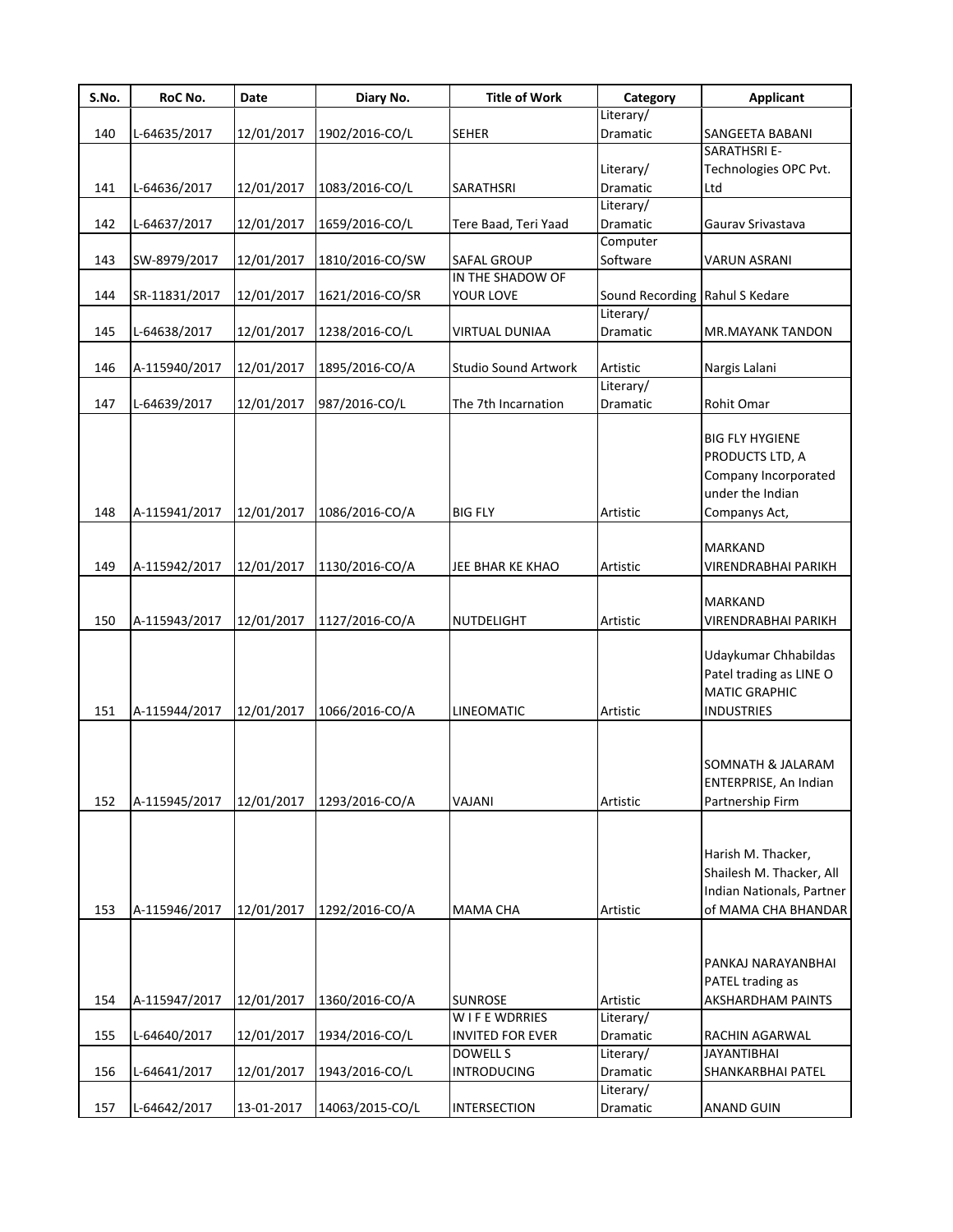| S.No. | RoC No.       | Date       | Diary No.       | <b>Title of Work</b>                                                                                                                                                                                                                      | Category              | Applicant                                   |
|-------|---------------|------------|-----------------|-------------------------------------------------------------------------------------------------------------------------------------------------------------------------------------------------------------------------------------------|-----------------------|---------------------------------------------|
|       |               |            |                 | THE BIOGRAPHY OF JD                                                                                                                                                                                                                       | Literary/             |                                             |
| 158   | L-64643/2017  | 13-01-2017 | 12898/2015-CO/L | <b>JADHAVJI</b>                                                                                                                                                                                                                           | Dramatic              | <b>SANGRAM U SINGH</b>                      |
|       |               |            |                 |                                                                                                                                                                                                                                           | Literary/             |                                             |
| 159   | L-64644/2017  | 13-01-2017 | 13835/2015-CO/L | <b>IPS</b>                                                                                                                                                                                                                                | Dramatic              | Priya Mishra                                |
|       |               |            |                 | <b>Total Management</b>                                                                                                                                                                                                                   | Literary/             |                                             |
| 160   | L-64645/2017  | 13-01-2017 | 14008/2015-CO/L | Framework                                                                                                                                                                                                                                 | Dramatic              | Mr. Milind Kotwal                           |
| 161   |               |            |                 |                                                                                                                                                                                                                                           |                       |                                             |
|       | A-115948/2017 | 13-01-2017 | 49866/2014-CO/A | CAMCOM (LABEL)                                                                                                                                                                                                                            | Artistic              | Mohammad Riyaz Khan<br>The Confectioners (A |
|       |               |            |                 |                                                                                                                                                                                                                                           |                       |                                             |
| 162   | A-115949/2017 | 13-01-2017 | 49869/2014-CO/A | MERWAN (LABEL)                                                                                                                                                                                                                            | Artistic              | Partnership Firm)                           |
|       |               |            |                 |                                                                                                                                                                                                                                           |                       | The Confectioners (A                        |
| 163   | A-115950/2017 | 13-01-2017 | 49875/2014-CO/A | MERWAN (LABEL)                                                                                                                                                                                                                            | Artistic              | Partnership Firm)                           |
|       |               |            |                 |                                                                                                                                                                                                                                           |                       | The Confectioners (A                        |
| 164   | A-115951/2017 | 13-01-2017 | 49877/2014-CO/A | <b>MERWAN (LABEL)</b>                                                                                                                                                                                                                     | Artistic              | Partnership Firm)                           |
|       |               |            |                 | <b>ERTAY SWISS DARK</b>                                                                                                                                                                                                                   |                       | Golden Chocolates Pvt.                      |
| 165   | A-115952/2017 | 13-01-2017 | 49880/2014-CO/A | <b>CLASSIC (LABEL)</b>                                                                                                                                                                                                                    | Artistic              | Ltd.                                        |
|       |               |            |                 |                                                                                                                                                                                                                                           |                       | Golden Chocolates Pvt.                      |
| 166   | A-115953/2017 | 13-01-2017 | 49883/2014-CO/A | <b>ERTAY GOLD (LABEL)</b>                                                                                                                                                                                                                 | Artistic              | Ltd.                                        |
| 167   | A-115954/2017 | 13-01-2017 | 12659/2015-CO/A | <b>MONITEC</b>                                                                                                                                                                                                                            | Artistic              | SH. BISHAN PUROHIT,<br><b>PROPRIETOR</b>    |
| 168   | L-64646/2017  | 13-01-2017 | 2413/2016-CO/L  | DOWELL S<br><b>INTRODUCING BI</b><br><b>METALLIC CABLE LUGS</b><br>AND CONNECTORS                                                                                                                                                         | Literary/<br>Dramatic | JAYANTABHAI<br>SHANKARBHAI PATEL            |
| 169   | A-115955/2017 | 13-01-2017 | 2416/2016-CO/A  | MP LOGO WITH<br><b>MICROSIGN PRODUCTS</b>                                                                                                                                                                                                 | Artistic              | NISHEETH P. MEHTA HUF                       |
|       |               |            |                 |                                                                                                                                                                                                                                           |                       |                                             |
| 170   | A-115956/2017 | 13-01-2017 | 2415/2016-CO/A  | <b>MP</b>                                                                                                                                                                                                                                 | Artistic              | NISHEETH P. MEHTA HUF                       |
|       |               |            |                 |                                                                                                                                                                                                                                           |                       | M/S ENRICH HAIR AND                         |
|       |               |            |                 |                                                                                                                                                                                                                                           |                       | SKIN SOLUTIONS PVT.                         |
| 171   | A-115957/2017 | 13-01-2017 | 2546/2016-CO/A  | <b>ENRICH SALONS</b>                                                                                                                                                                                                                      | Artistic              | <b>LTD</b>                                  |
|       |               |            |                 | <b>MASTANA COCKTAEEL</b>                                                                                                                                                                                                                  |                       |                                             |
| 172   | A-115958/2017 | 13-01-2017 | 2417/2016-CO/A  | <b>GUTKHA</b>                                                                                                                                                                                                                             | Artistic              | VIJAY CHEMICALS                             |
|       |               |            |                 | Laser Processing Market<br>By Application (Cutting,<br>Rilling, Marking); Laser<br>Type (Gas, Solid, Fiber<br>Laser); Machine<br>Configuration (Moving,<br>Fixed Beam); Vertical<br>(Machine Tooling,<br>Automotive), Geography Literary/ |                       |                                             |
| 173   | L-64647/2017  | 13-01-2017 | 11956/2015-CO/L | Global Forecast to 2020 Dramatic                                                                                                                                                                                                          |                       | <b>MARKETS AND MARKETS</b>                  |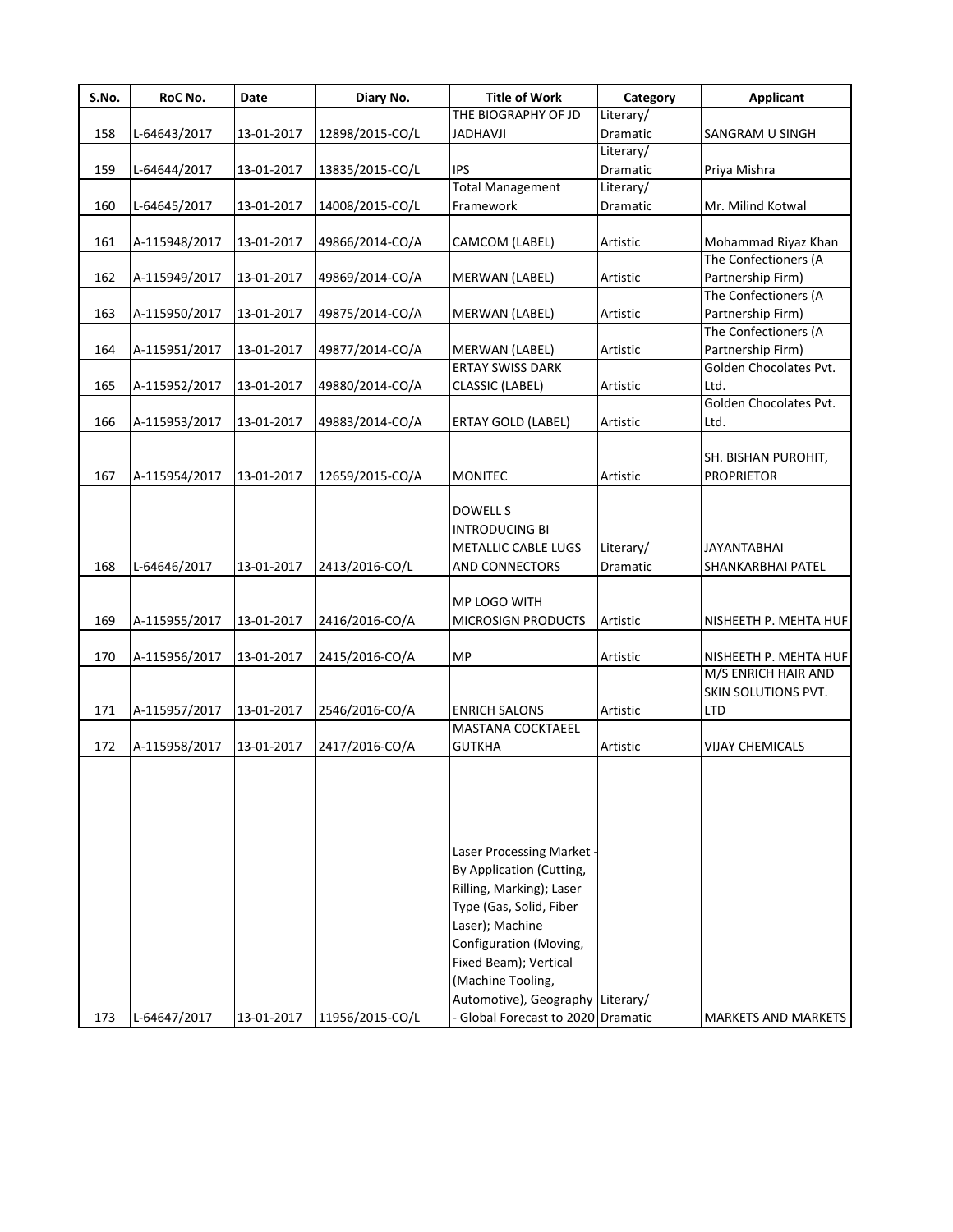| S.No. | RoC No.       | Date       | Diary No.       | <b>Title of Work</b>                       | Category                  | <b>Applicant</b>           |
|-------|---------------|------------|-----------------|--------------------------------------------|---------------------------|----------------------------|
|       |               |            |                 |                                            |                           |                            |
|       |               |            |                 |                                            |                           |                            |
|       |               |            |                 | Smart Homes Market- By                     |                           |                            |
|       |               |            |                 | Product (EMS, Security &                   |                           |                            |
|       |               |            |                 | Access Control,                            |                           |                            |
|       |               |            |                 |                                            |                           |                            |
|       |               |            |                 | Entertainment & HVAC                       |                           |                            |
|       |               |            |                 | Control), Protocol                         |                           |                            |
|       |               |            |                 | (Cellular Network, &                       |                           |                            |
|       |               |            |                 | Communication), Service<br>(Installation & |                           |                            |
|       |               |            |                 | Customization), &                          |                           |                            |
|       |               |            |                 | Geography (N.A, Europe,                    |                           |                            |
|       |               |            |                 | APAC, & RoW)- Global                       | Literary/                 |                            |
| 174   | L-64648/2017  | 13-01-2017 | 12056/2015-CO/L | Forecast To 2020                           | Dramatic                  | <b>MARKETS AND MARKETS</b> |
|       |               |            |                 | <b>GHORA MARKA MUSA</b>                    |                           |                            |
| 175   | A-115959/2017 | 16-01-2017 | 1453/2016-CO/A  | <b>KA GUL</b>                              | Artistic                  | M/S M.M. INDUSTRIES        |
|       |               |            |                 |                                            |                           |                            |
|       |               |            |                 | RCC OVERHEAD COST                          | Literary/                 |                            |
| 176   | L-64649/2017  | 19-01-2017 | 2323/2016-CO/L  | <b>ESTIMATES VOLUME II</b>                 | Dramatic                  | THAKUR DAS DARYANA         |
|       |               |            |                 |                                            | Literary/                 |                            |
| 177   | L-64650/2017  | 19-01-2017 | 13040/2015-CO/L | X v/s Y                                    | Dramatic                  | Rohit Dhiman               |
|       |               |            |                 |                                            | Literary/                 |                            |
| 178   | L-64651/2017  | 19-01-2017 | 13035/2015-CO/L | TALAWARY                                   | Dramatic                  | Rakesh Yadav               |
|       |               |            |                 |                                            | Literary/                 |                            |
| 179   |               | 19-01-2017 |                 | RAJABETA                                   | Dramatic                  | Rakesh Yadav               |
|       | L-64652/2017  |            | 13034/2015-CO/L |                                            | Literary/                 |                            |
|       |               |            |                 |                                            |                           |                            |
| 180   | L-64653/2017  | 19-01-2017 | 13354/2015-CO/L | Chhichorey                                 | Dramatic                  | Chander Nath Mishra        |
|       |               |            |                 |                                            | Literary/                 |                            |
| 181   | L-64654/2017  | 19-01-2017 | 13847/2015-CO/L | <b>KETHOLESI KESAO</b>                     | Dramatic                  | BIBLE SOCIETY OF INDIA,    |
|       |               |            |                 | Trek to the final                          | Literary/                 | Dr Sameer Uday             |
| 182   | L-64655/2017  | 19-01-2017 | 12865/2015-CO/L | destination                                | Dramatic                  | Wankhede                   |
| 183   | A-115960/2017 | 19-01-2017 | 7512/2015-CO/A  | <b>HARPRIYA</b>                            | Artistic                  | PRAMOD KUMAR               |
|       |               |            |                 | KERALA LAND REVENUE                        | Literary/                 |                            |
| 184   | L-64656/2017  | 19-01-2017 | 14036/2015-CO/L | MANUAL                                     | Dramatic                  | Dr. D. SAJITH BABU         |
|       |               |            |                 |                                            |                           |                            |
|       |               |            |                 | Basics of Abdominal-                       |                           |                            |
|       |               |            |                 | Gynae-Obs & Small Parts Literary/          |                           | Dr Rajendra Kumar          |
| 185   | L-64657/2017  | 19-01-2017 | 1369/2016-CO/L  | Ultrasound                                 | Dramatic                  | Diwakar                    |
|       |               |            |                 |                                            |                           | M/s. AMEYA DIGITALS        |
| 186   | SR-11832/2017 | 19-01-2017 | 848/2016-CO/SR  | RAGA PARAMPARA                             | Sound Recording PVT. LTD. |                            |
|       |               |            |                 | War on Waste through                       |                           |                            |
|       |               |            |                 | Kaizen (200 live Case                      | Literary/                 |                            |
| 187   | L-64658/2017  | 19-01-2017 | 953/2016-CO/L   | studies)                                   | Dramatic                  | T.M.Venkatesan             |
|       |               |            |                 |                                            | Literary/                 |                            |
| 188   | L-64659/2017  | 19-01-2017 | 14073/2015-CO/L | Nirmaata                                   | Dramatic                  | Saurabh S. Dighe           |
|       |               |            |                 |                                            | Literary/                 |                            |
| 189   | L-64660/2017  | 19-01-2017 | 291/2016-CO/L   | TIC TAC TOE CUBE                           | Dramatic                  | Aeruva Akash               |
|       |               |            |                 |                                            | Literary/                 |                            |
| 190   | L-64661/2017  | 19-01-2017 | 683/2016-CO/L   | IN THE BEGINNING                           | Dramatic                  | SHUBHAM SINGARYA           |
|       |               |            |                 | <b>VEDIC EVENING AND</b>                   | Literary/                 |                            |
| 191   | L-64662/2017  | 19-01-2017 | 1467/2016-CO/L  | YAGA LAW                                   | Dramatic                  | MADAN LAL AEJA             |
|       |               |            |                 |                                            | Literary/                 |                            |
| 192   | L-64663/2017  | 19-01-2017 | 145/2016-CO/L   | Choti Si Musafiri                          | Dramatic                  | Darshan Desai              |
|       |               |            |                 |                                            |                           | M/S. JODHA RAM             |
| 193   | A-115961/2017 | 19-01-2017 | 3/2015-CO/A     | DIVYAJYOTI                                 | Artistic                  | <b>TARLOK CHAND</b>        |
|       |               |            |                 |                                            |                           |                            |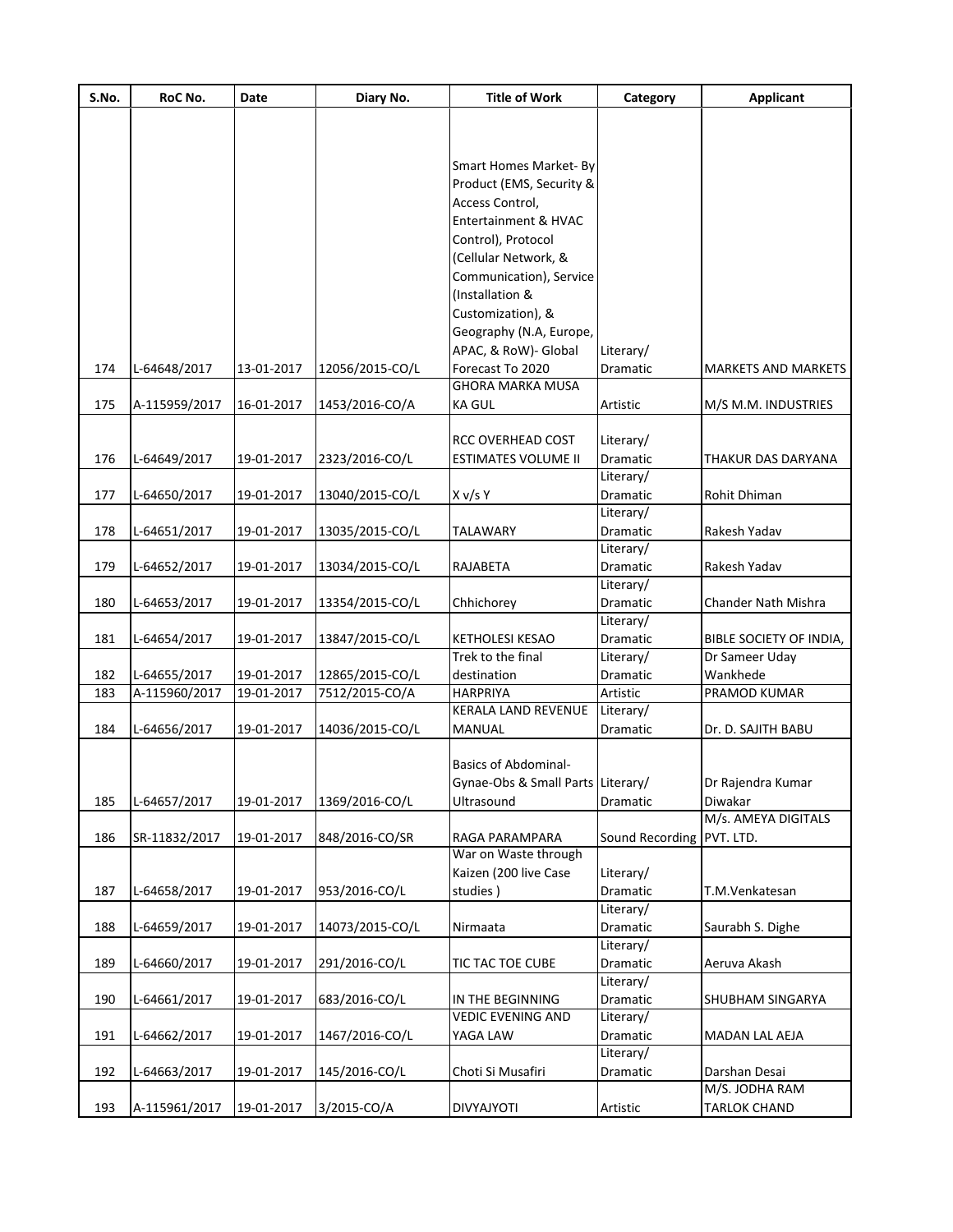| S.No. | RoC No.       | Date       | Diary No.        | <b>Title of Work</b>                          | Category                    | <b>Applicant</b>          |
|-------|---------------|------------|------------------|-----------------------------------------------|-----------------------------|---------------------------|
|       |               |            |                  |                                               | Literary/                   |                           |
| 194   | L-64664/2017  | 19-01-2017 | 13652/2015-CO/L  | Tu aani Me                                    | Dramatic                    | <b>Uday Gautam Thorat</b> |
|       |               |            |                  |                                               | Literary/                   | Parwarish Institute of    |
| 195   | L-64665/2017  | 19-01-2017 | 13651/2015-CO/L  | Role of Parents                               | Dramatic                    | Parenting Pvt Ltd.        |
|       |               |            |                  |                                               |                             | MR. JAIMIN NILKANTH       |
|       |               |            |                  |                                               |                             | PATEL, TRADING AS: JAY    |
| 196   | A-115962/2017 | 19-01-2017 | 13734/2015-CO/A  | NILKANTH                                      | Artistic                    | <b>AGRO TECH</b>          |
|       |               |            |                  |                                               | Literary/                   |                           |
| 197   | L-64666/2017  | 19-01-2017 | 176/2016-CO/L    | The Undressed Soul                            | Dramatic                    | Madhavi Milind Ivalekar   |
|       |               |            |                  | ALUMINIUM                                     | Literary/                   |                           |
| 198   | L-64667/2017  | 19-01-2017 | 13863/2015-CO/L  | HONEYCOMB PANEL                               | Dramatic                    | SURESH D GALA             |
|       |               |            |                  | <b>Indian Movie Marketing</b>                 | Literary/                   |                           |
| 199   | L-64668/2017  | 19-01-2017 | 13505/2015-CO/L  | Awards                                        | Dramatic                    | Pakul Chaturvedi          |
|       |               |            |                  | <b>APPLICATION OF</b>                         |                             |                           |
| 200   | L-64669/2017  | 19-01-2017 | 57096/2014-CO/L  | DERIVATIVES (SELF<br>NOTES)                   | Literary/<br>Dramatic       | HEMANT KUMAR KHATRI       |
|       |               |            |                  |                                               |                             | M/S RANDAR GROUP OF       |
| 201   | A-115963/2017 | 19-01-2017 | 103/2016-CO/A    | RANDAR S SACHHA HIRA Artistic                 |                             | TEXTILES,                 |
|       |               |            |                  |                                               |                             | M/S RANDAR GROUP OF       |
| 202   | A-115964/2017 | 19-01-2017 | 106/2016-CO/A    | RANDAR S BRACELET                             | Artistic                    | TEXTILES,                 |
|       |               |            |                  | MODI S PETURAM WITH                           |                             |                           |
|       |               |            |                  | THE DEVICE OF ARTISTIC                        |                             |                           |
|       |               |            |                  | <b>CARTOON AND PUFFS</b>                      |                             | M/S ISHAN SNACKS AND      |
| 203   | A-115965/2017 | 19-01-2017 | 94/2016-CO/A     | LABEL                                         | Artistic                    | NAMKEEN PVT. LTD.,        |
|       |               |            |                  | Kaun Dumb? - A                                | Literary/                   |                           |
| 204   | L-64670/2017  | 19-01-2017 | 12550/2015-CO/L  | revolution                                    | Dramatic                    | Tanmay Mehta              |
|       |               |            |                  | Devam Manushya                                | Literary/                   |                           |
| 205   | L-64671/2017  | 19-01-2017 | 13046/2015-CO/L  | Rupena                                        | Dramatic                    | Nagarjuna.Kagita          |
|       |               |            |                  |                                               |                             |                           |
|       |               |            |                  |                                               | Literary/                   | Mrs. RAJA RAJESHWARI      |
| 206   | L-64672/2017  | 19-01-2017 | 12172/2015-CO/L  | <b>RAM'S GUIDE</b><br>www.delhicocktailweek.  | <b>Dramatic</b><br>Computer | RAMASWAMY                 |
| 207   | SW-8980/2017  | 19-01-2017 | 995/2016-CO/SW   | com                                           | Software                    | <b>Archit Singhal</b>     |
|       |               |            |                  |                                               |                             |                           |
|       |               |            |                  |                                               |                             |                           |
|       |               |            |                  | Software for analysis of                      |                             |                           |
|       |               |            |                  | performance parameters Computer               |                             |                           |
| 208   | SW-8981/2017  | 19-01-2017 | 14108/2015-CO/SW | of seed metering device Software              |                             | Director                  |
|       |               |            |                  |                                               |                             |                           |
|       |               |            |                  |                                               |                             | G. RAMKUMAR, SOLE         |
|       |               |            |                  |                                               |                             | PROPRIETOR, TRADING       |
| 209   | A-115966/2017 | 19-01-2017 | 2134/2015-CO/A   | <b>BALLOON</b>                                | Artistic                    | AS OM GANGA TRADERS,      |
|       |               |            |                  |                                               |                             |                           |
| 210   | L-64673/2017  | 19-01-2017 | 13339/2015-CO/L  | All India Yuva Computer<br>Saksharata Mission | Literary/<br>Dramatic       | Santanu Dev               |
|       |               |            |                  |                                               |                             | KHURSHEED ANWAR           |
| 211   | A-115967/2017 | 19-01-2017 | 6278/2015-CO/A   | MAN POWER - 100                               | Artistic                    | MOHAMMED ALI              |
|       |               |            |                  |                                               | Literary/                   |                           |
| 212   | L-64674/2017  | 19-01-2017 | 3/2016-CO/L      | <b>NOBOJATOK</b>                              | Dramatic                    | Sourav Sarkar             |
|       |               |            |                  |                                               | Computer                    |                           |
| 213   | SW-8982/2017  | 19-01-2017 | 1657/2016-CO/SW  | Softfix PC Doctor                             | Software                    | Akshit Dawar              |
|       |               |            |                  |                                               | Computer                    |                           |
| 214   | SW-8983/2017  | 19-01-2017 | 735/2016-CO/SW   | Emergency Tech Support Software               |                             | Sunitha Abburu            |
|       |               |            |                  |                                               |                             |                           |
|       |               |            |                  | E MED HOSPITAL                                | Computer                    |                           |
| 215   | SW-8984/2017  | 19-01-2017 | 1515/2016-CO/SW  | MANAGEMENT SYSTEM                             | Software                    | <b>HARISH JAIN</b>        |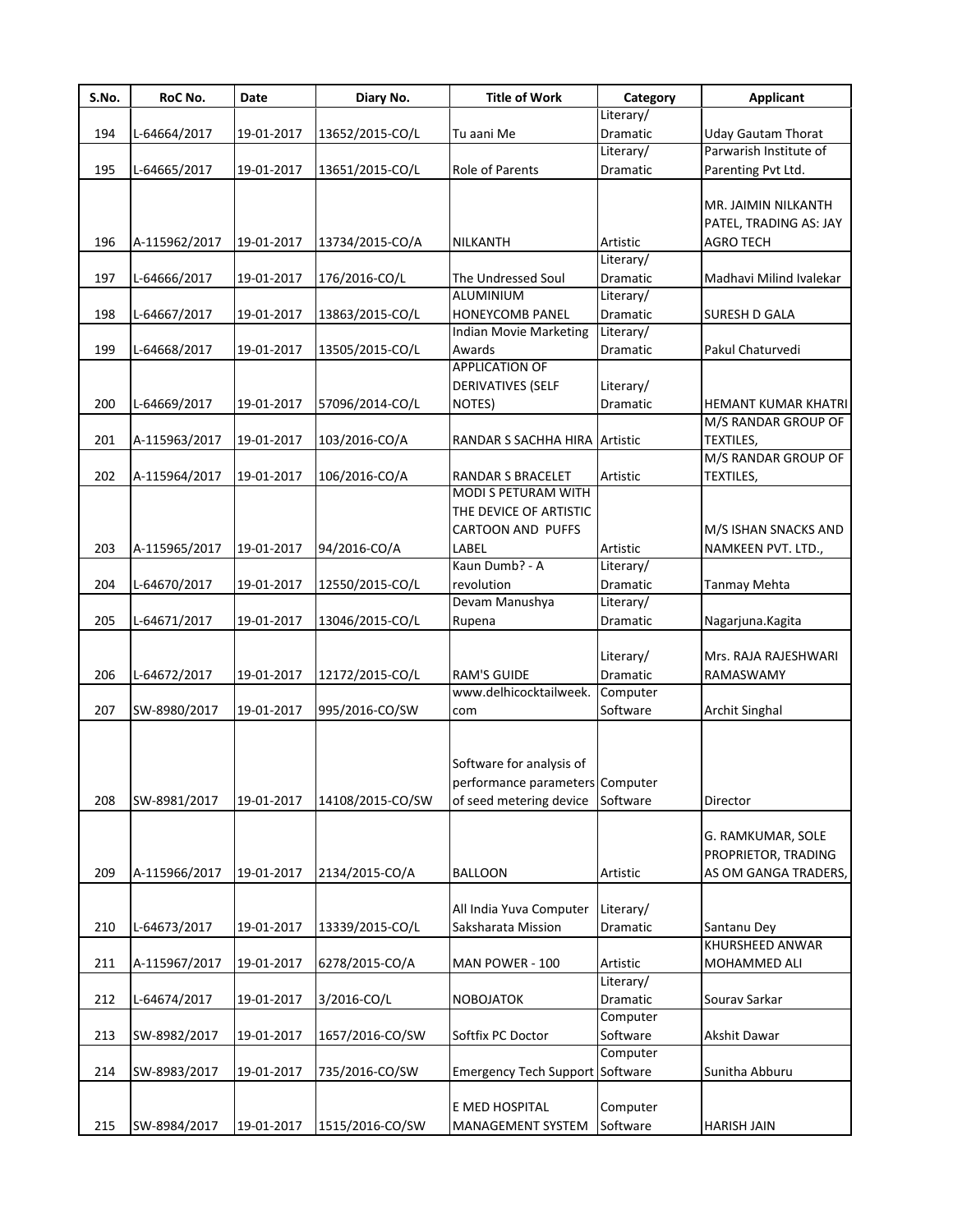| S.No. | RoC No.       | Date       | Diary No.                  | <b>Title of Work</b>                               | Category  | <b>Applicant</b>              |
|-------|---------------|------------|----------------------------|----------------------------------------------------|-----------|-------------------------------|
|       |               |            |                            |                                                    | Computer  | <b>Shriram Value Services</b> |
| 216   | SW-8985/2017  | 19-01-2017 | 1217/2016-CO/SW            | OPTIC-PRO                                          | Software  | Ltd                           |
|       |               |            |                            |                                                    |           |                               |
|       |               |            |                            |                                                    | Computer  | ORIOR IT CONSULTING           |
| 217   | SW-8986/2017  | 19-01-2017 | 1965/2016-CO/SW            | ORIOR ERP                                          | Software  | pvt ltd                       |
|       |               |            |                            |                                                    |           |                               |
|       |               |            |                            |                                                    | Computer  | TRUST SYSTEM &                |
| 218   | SW-8987/2017  | 19-01-2017 | 9462/2015-CO/SW            | <b>TRUST BANK CBS</b>                              | Software  | SOFTWARE (I) PVT. LTD         |
|       |               |            |                            |                                                    | Literary/ |                               |
| 219   | L-64675/2017  | 19-01-2017 | 13467/2015-CO/L            | SERMONS OF THE DEAD                                | Dramatic  | <b>NARENDRA MURTY</b>         |
|       |               |            |                            |                                                    | Computer  |                               |
| 220   | SW-8988/2017  | 19-01-2017 | 13141/2015-CO/SW           | <b>Access My Device</b>                            | Software  | Prof. Vishal Bharti           |
|       |               |            |                            |                                                    | Computer  |                               |
| 221   | SW-8988/2017  | 19-01-2017 | 13141/2015-CO/SW           | <b>Access My Device</b>                            | Software  | Mr. Saurabh Setia             |
|       |               |            |                            |                                                    | Computer  |                               |
| 222   | SW-8988/2017  | 19-01-2017 | 13141/2015-CO/SW           | <b>Access My Device</b>                            | Software  | Mr. Praveen Rohilla           |
|       |               |            |                            |                                                    | Computer  |                               |
| 223   | SW-8988/2017  | 19-01-2017 | 13141/2015-CO/SW           | <b>Access My Device</b>                            | Software  | Mr. Nipun Jain                |
|       |               |            |                            |                                                    | Computer  |                               |
| 224   | SW-8988/2017  | 19-01-2017 | 13141/2015-CO/SW           | <b>Access My Device</b>                            | Software  | Mr Ambar Kumar                |
|       |               |            |                            | 79 Shades Of                                       | Literary/ |                               |
| 225   | L-64676/2017  | 19-01-2017 | 13554/2015-CO/L            | behaviorism                                        | Dramatic  | Shiv N. Nadkarni              |
|       |               |            |                            | AUVI - a simple, easy to<br>use, portable and cost |           |                               |
|       |               |            |                            | effective device for                               |           |                               |
|       |               |            |                            | audio visual                                       | Literary/ |                               |
| 226   | L-64677/2017  | 20-01-2017 | 4090/2015-CO/L             | communication                                      | Dramatic  | Sareesh Jameskutty            |
|       |               |            |                            |                                                    | Literary/ |                               |
| 227   | L-64678/2017  | 20-01-2017 | 11453/2015-CO/L            | <b>SISTER</b>                                      | Dramatic  | PRAKASH SARAF                 |
|       |               |            |                            |                                                    | Literary/ |                               |
| 228   | L-64679/2017  | 20-01-2017 | 11455/2015-CO/L            | <b>MOKSHA</b>                                      | Dramatic  | PRAKASH SARAF                 |
|       |               |            |                            |                                                    | Literary/ |                               |
| 229   | L-64680/2017  | 20-01-2017 | 11457/2015-CO/L            | OSCAR                                              | Dramatic  | PRAKASH SARAF                 |
|       |               |            |                            |                                                    | Literary/ |                               |
| 230   | L-64681/2017  | 20-01-2017 | 11459/2015-CO/L            | <b>VOTE NOTE</b>                                   | Dramatic  | PRAKASH SARAF                 |
|       |               |            |                            |                                                    | Literary/ |                               |
| 231   | L-64682/2017  |            | 20-01-2017 11460/2015-CO/L | <b>HOUSE HUSBAND</b>                               | Dramatic  | PRAKASH SARAF                 |
|       |               |            |                            |                                                    |           | M/S MITTAL POLYMERS           |
| 232   | A-115968/2017 | 20-01-2017 | 1753/2016-CO/A             | <b>MITTAL</b>                                      | Artistic  | PVT. LTD.                     |
|       |               |            |                            |                                                    |           | M/S MAHALUXMI BUILD           |
| 233   | A-115969/2017 | 20-01-2017 | 1751/2016-CO/A             | <b>MIGSUN</b>                                      | Artistic  | TECH PVT. LTD.                |
|       |               |            |                            |                                                    |           |                               |
|       |               |            |                            |                                                    |           | M/S. VIVID PESTICIEDES        |
| 234   | A-115970/2017 | 20-01-2017 | 1750/2016-CO/A             | <b>DISCOVERY</b>                                   | Artistic  | PVT. LTD.                     |
|       |               |            |                            |                                                    |           | M/S. MOTION PUNCH             |
| 235   | A-115971/2017 | 20-01-2017 | 1749/2016-CO/A             | <b>ANGRY BABY</b>                                  | Artistic  | <b>STUDIO</b>                 |
|       |               |            |                            |                                                    |           |                               |
|       |               |            |                            |                                                    |           |                               |
|       |               |            |                            |                                                    |           | <b>BEANSTALK LEARNING, a</b>  |
|       |               |            |                            |                                                    | Literary/ | Division of Podar             |
| 236   | L-64683/2017  | 20-01-2017 | 1748/2015-CO/L             | STEP UP MATH Grade 3                               | Dramatic  | Software Private Limited      |
|       |               |            |                            |                                                    |           |                               |
| 237   | A-115972/2017 | 20-01-2017 | 1747/2016-CO/A             | <b>DURABASE</b>                                    | Artistic  | M/S A. V. INDUSTRIES          |
|       |               |            |                            |                                                    |           | M/S YAMU'S                    |
| 238   | A-115973/2017 | 20-01-2017 | 1754/2016-CO/A             | YAMU S PANCHAYAT                                   | Artistic  | PANCHAYAT                     |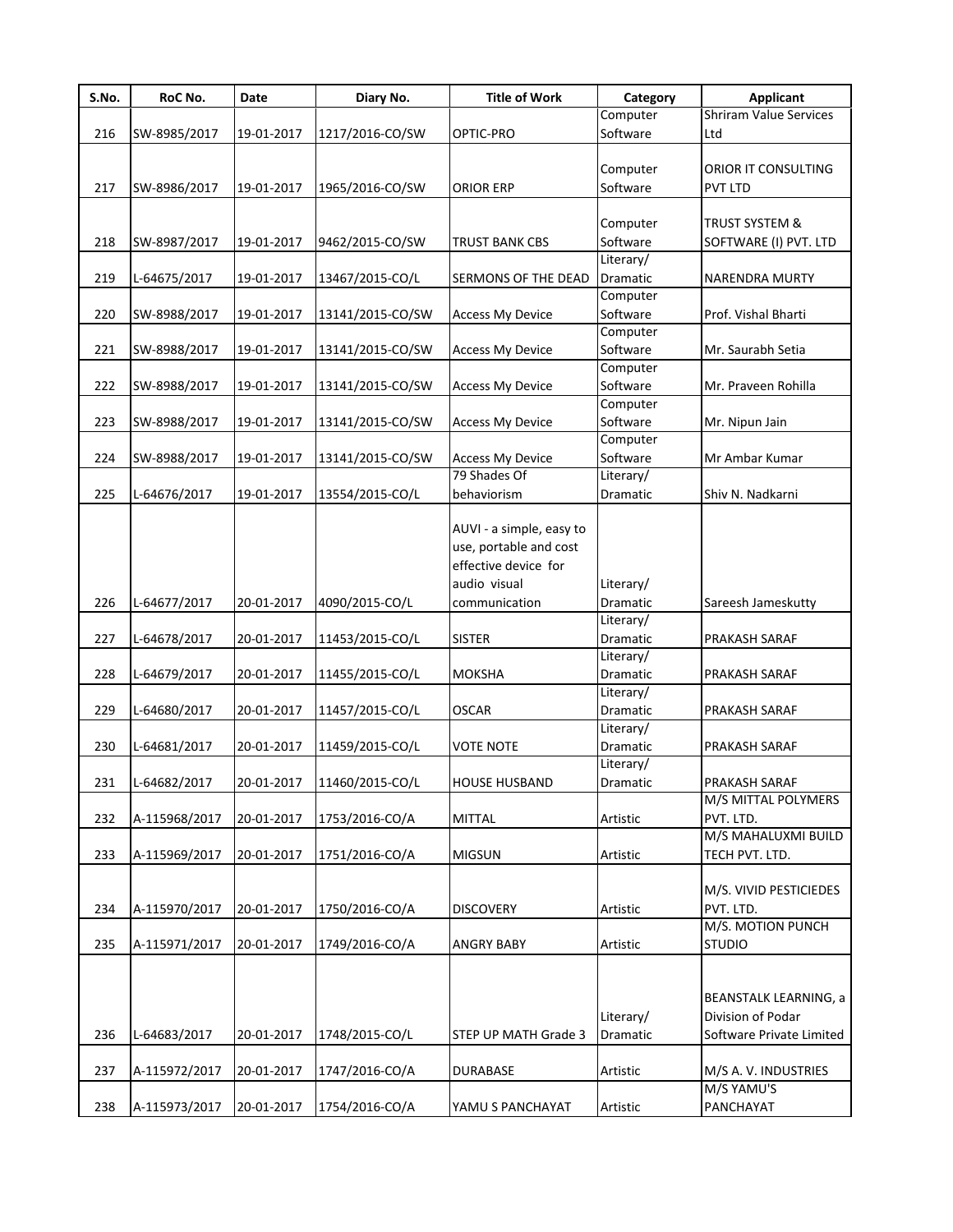| S.No. | RoC No.       | Date       | Diary No.        | <b>Title of Work</b>            | Category              | <b>Applicant</b>                             |
|-------|---------------|------------|------------------|---------------------------------|-----------------------|----------------------------------------------|
|       |               |            |                  |                                 |                       | M/S BABA NAGA AGRO                           |
| 239   | A-115974/2017 | 20-01-2017 | 1755/2016-CO/A   | <b>ABIDA</b>                    | Artistic              | PVT. LTD.                                    |
|       |               |            |                  |                                 |                       |                                              |
|       |               |            |                  |                                 |                       | M/S SOCIETY OF                               |
| 240   | A-115975/2017 | 20-01-2017 | 1738/2016-CO/A   | <b>DRESS LOGO</b>               | Artistic              | <b>FRANCISCAN BROTHERS</b><br>M/S PARUL FOOD |
| 241   | A-115976/2017 | 20-01-2017 | 1744/2016-CO/A   | <b>FUN FINE HEART</b>           | Artistic              | PRODUCTS.                                    |
|       |               |            |                  |                                 |                       | M/S VIGGO INDIA PVT.                         |
| 242   | A-115977/2017 | 20-01-2017 | 1741/2016-CO/A   | <b>VIGGO</b>                    | Artistic              | LTD.                                         |
|       |               |            |                  |                                 |                       | M/S. PIRON INDIA CORP                        |
| 243   | A-115978/2017 | 20-01-2017 | 1740/2016-CO/A   | <b>FLEXIGURU</b>                | Artistic              | $(P)$ LTD.                                   |
|       |               |            |                  |                                 |                       | M/S KUSUM POWER                              |
| 244   | A-115979/2017 | 20-01-2017 | 1739/2016-CO/A   | I LOGO                          | Artistic              | CONTROL CABLE CO.                            |
|       |               |            |                  |                                 |                       | M/S PARUL FOOD                               |
| 245   | A-115980/2017 | 20-01-2017 | 1746/2016-CO/A   | <b>FUN FINE RINGZ</b>           | Artistic              | <b>PRODUCTS</b>                              |
|       |               |            |                  | TRA TIRATH RAM AHUJA            |                       | M/S TIRATH RAM AHUJA                         |
| 246   | A-115981/2017 | 20-01-2017 | 1743/2016-CO/A   | <b>PVT LTD</b>                  | Artistic              | PVT. LTD.                                    |
|       |               |            |                  |                                 |                       |                                              |
| 247   | A-115982/2017 | 20-01-2017 | 1756/2016-CO/A   | <b>ST FRANCIS SCHOOL</b>        | Artistic              | M/S SOCIETY OF<br><b>FRANCISCAN BROTHERS</b> |
|       |               |            |                  |                                 |                       |                                              |
| 248   | A-115983/2017 | 20-01-2017 | 1916/2016-CO/A   | <b>MASTIFF</b>                  | Artistic              | M/S BRASS WORLD<br>M/S RAJAN SEWING          |
| 249   | A-115984/2017 | 20-01-2017 | 1748/2016-CO/A   | <b>ANOKHI</b>                   | Artistic              | MACHINE CO.                                  |
|       |               |            |                  |                                 |                       |                                              |
|       |               |            |                  | <b>MBA (PORT &amp; SHIPPING</b> |                       | <b>HYDROCARBONS</b>                          |
|       |               |            |                  | MANAGEMENT) - VER               | Literary/             | <b>EDUCATION AND</b>                         |
| 250   | L-64684/2017  | 20-01-2017 | 14311/2012-CO/L  | 2.0                             | Dramatic              | <b>RESEARCH SOCIETY</b>                      |
|       |               |            |                  |                                 | Cinematograph         | JAI BAJRANG BALI                             |
| 251   | CF-3819/2017  | 20-01-2017 | 26659/2012-CO/CF | KIRPA BABA RAMDEV RI            | Film                  | <b>STUDIO</b>                                |
|       |               |            |                  |                                 | Cinematograph         | JAI BAJRANG BALI                             |
| 252   | CF-3820/2017  | 20-01-2017 | 26650/2012-CO/CF | MHARA JIND DHANI                | Film                  | <b>STUDIO</b>                                |
|       |               |            |                  |                                 | Cinematograph         | JAI BAJRANG BALI                             |
| 253   | CF-3821/2017  | 20-01-2017 | 26663/2012-CO/CF | <b>AAPNA UUT JI</b>             | Film                  | <b>STUDIO</b>                                |
|       |               |            |                  |                                 |                       |                                              |
|       |               |            |                  |                                 |                       | 1. TULSIBHAI V. GAJERA                       |
|       |               |            |                  |                                 |                       | 2. RASHIKBHAI R.                             |
|       |               |            |                  |                                 |                       | <b>CHOVATITY 3. NISHABEN</b>                 |
|       |               |            |                  |                                 |                       | R. GAJERA 4.                                 |
|       |               |            |                  |                                 |                       | <b>BHARATBHAIL.</b>                          |
| 254   | A-115985/2017 | 20-01-2017 | 334/2016-CO/A    | <b>VENUS</b>                    | Artistic              | <b>DUDHAGARA 5</b>                           |
| 255   | A-115986/2017 | 20-01-2017 | 339/2016-CO/A    | PRIME PARAM                     | Artistic              | <b>BHAGAT SINGH</b>                          |
|       |               |            |                  | RADHA GOVIND GEET               | Literary/             |                                              |
| 256   | L-64685/2017  | 20-01-2017 | 323/2016-CO/L    | PART <sub>2</sub>               | Dramatic              | MISS SHYAMA TRIPATHI                         |
|       |               |            |                  |                                 | Literary/             |                                              |
| 257   | L-64686/2017  | 20-01-2017 | 988/2016-CO/L    | <b>GRAMPA'S ALBUM</b>           | Dramatic<br>Literary/ | SANJEEV SIVAN                                |
| 258   | L-64687/2017  | 20-01-2017 | 5734/2015-CO/L   |                                 | Dramatic              | PRAMOD KUMAR                                 |
|       |               |            |                  | SANGEET DHARA                   | Literary/             | <b>GANPATLAL SURYA</b><br>PRAMOD KUMAR       |
| 259   | L-64688/2017  | 20-01-2017 | 5736/2015-CO/L   | JAY JAY DASHAMATA               | Dramatic              | <b>GANPATLAL SURYA</b>                       |
|       |               |            |                  |                                 |                       |                                              |
| 260   | A-115987/2017 | 20-01-2017 | 629/2017-CO/A    | LABELLA                         | Artistic              | SHRI DEEPAK J. KAPADIA                       |
| 261   | A-115988/2017 | 20-01-2017 | 2373/2016-CO/A   | DAY N DAYS                      | Artistic              | <b>SH. LOKESH GARG</b>                       |
|       |               |            |                  |                                 |                       | M/S. PARAS RICE                              |
| 262   | A-115989/2017 | 20-01-2017 | 2372/2016-CO/A   | <b>ABBUJAN</b>                  | Artistic              | PRODUCTS PVT. LTD.                           |
| 263   | A-115990/2017 | 20-01-2017 | 2371/2016-CO/A   | <b>MASTIFF</b>                  | Artistic              | M/S. BRASS WORLD                             |
|       |               |            |                  |                                 |                       | M/S. PNB HOUSING                             |
| 264   | A-115991/2017 | 20-01-2017 | 2376/2016-CO/A   | <b>GHAR KI BAAT</b>             | Artistic              | <b>FINANCE LIMITED</b>                       |
|       |               |            |                  |                                 |                       |                                              |